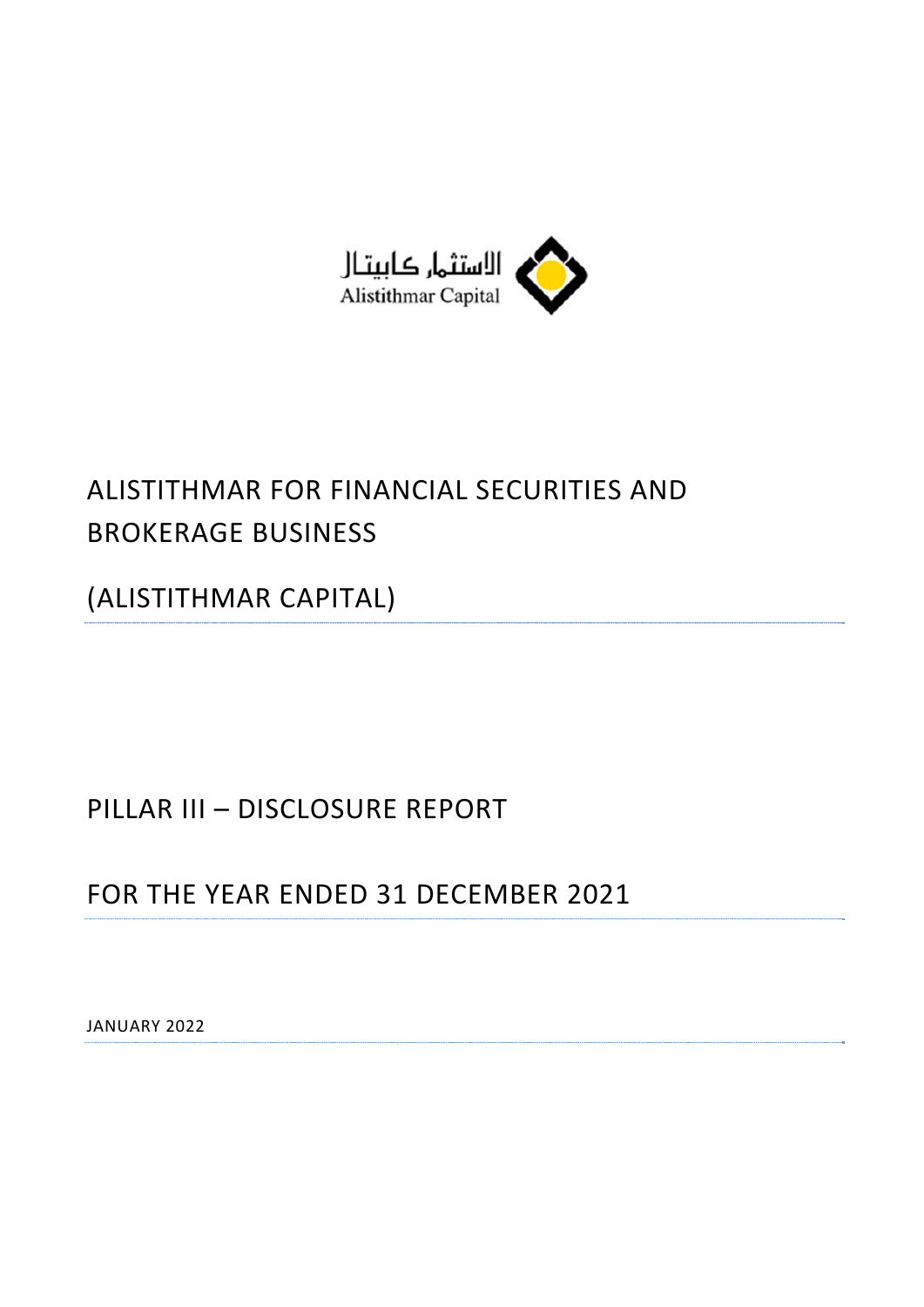

# **Table of Contents**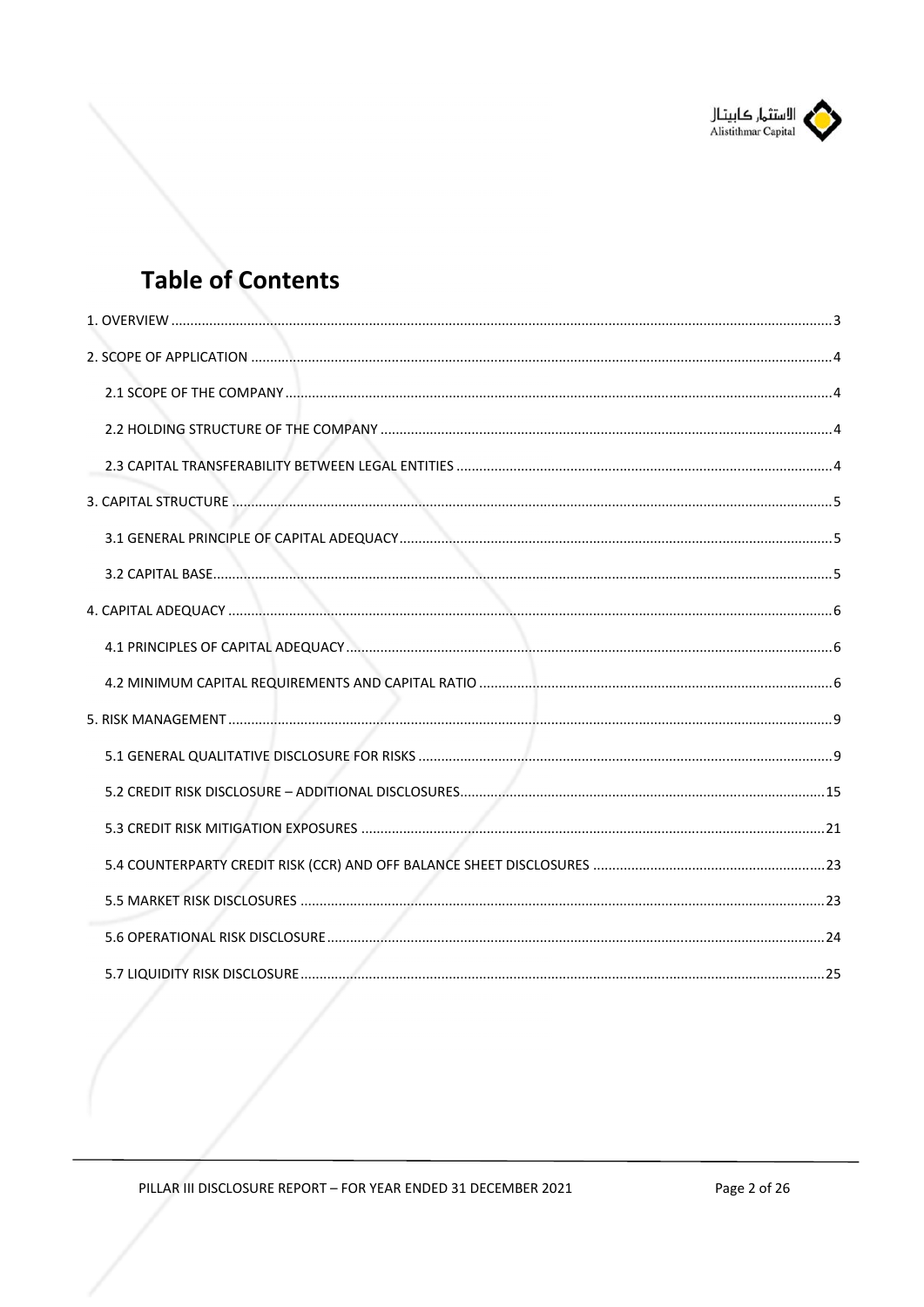

# **1. OVERVIEW**

The Prudential Rules issued by the Capital Market Authority (CMA) of Saudi Arabia covers and consists of three main pillars of Capital Adequacy as illustrated below:



This disclosure requirement meets the minimum requirements for the annual market disclosure of information as referred to by the Article 68 of the Prudential Rules (PRs) (the market disclosure is hereinafter referred to as the "Pillar III Disclosure") to be published by all the Capital Market Institutions (CMIs) licensed for the Dealing, Managing and/or Custody activities.

The purpose of Pillar III Disclosure is for the market participants to assess the key pieces of information on the scope of application, capital, risk exposures, risk assessment processes, and hence the capital adequacy of the CMIs.

This document has been prepared in accordance with the guidelines issued by the Capital Market Authority (CMA) of Saudi Arabia which supplements the disclosure requirements for the Pillar III Disclosure in the PRs.

This Pillar III Disclosure comprises both the qualitative and quantitative disclosures.

This Pillar III Disclosure has been approved by the Board of Directors of Alistithmar Capital before its publication. The information presented in this Pillar III Report is not required to be, and has not been, subject to external audit.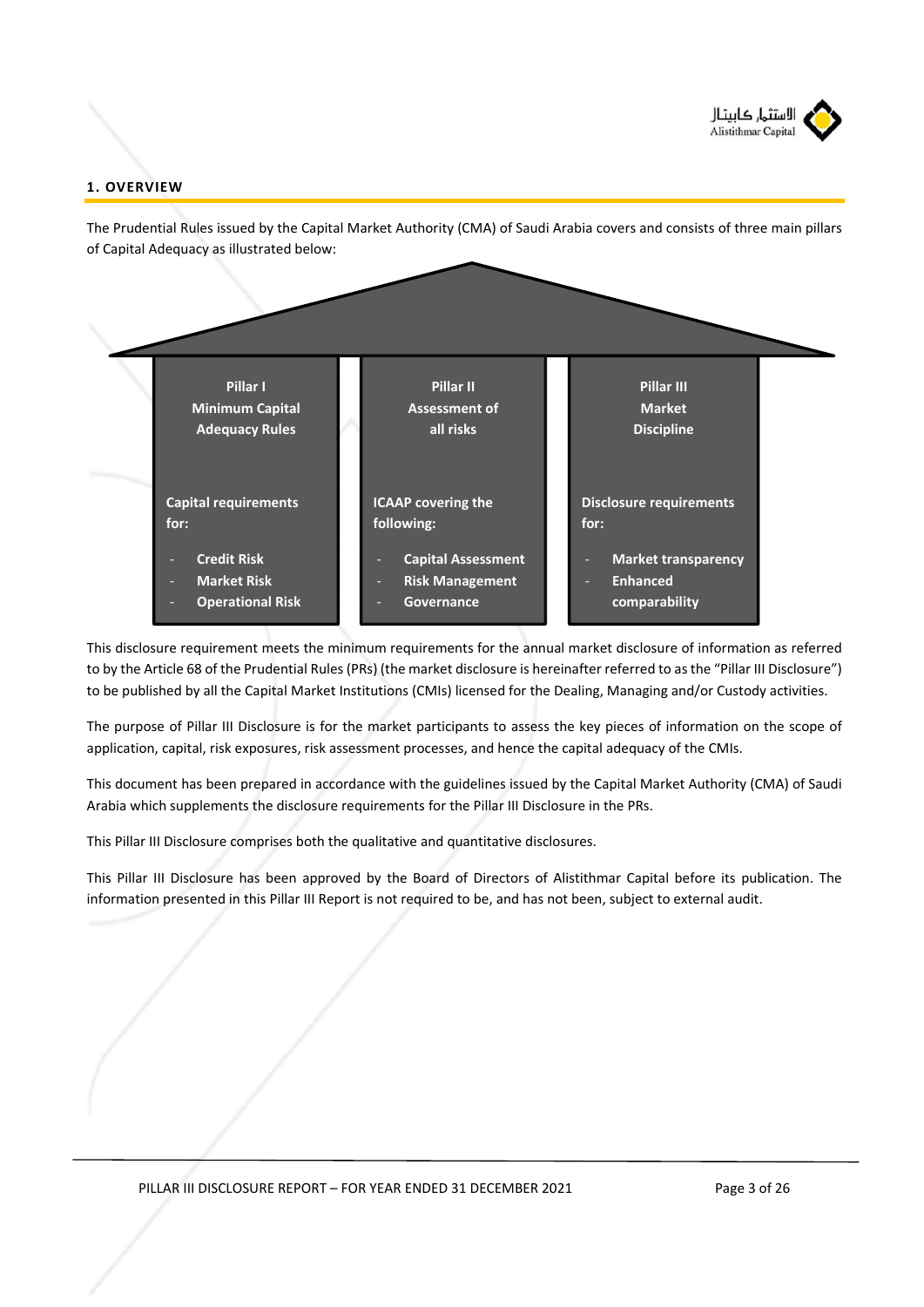

# **2. SCOPE OF APPLICATION**

## 2.1 SCOPE OF THE COMPANY

Alistithmar for Financial Securities and Brokerage Company ‐ Alistithmar Capital (the "Company") is a Saudi Closed Joint Stock Company established under the Regulations for Companies in the Kingdom of Saudi Arabia. The Company was converted from a limited liability company to a Saudi closed joint stock company on Jumada Awal 19, 1436H (corresponding to March 10, 2015). The Company operates under Commercial Registration No. 1010235995 issued in Riyadh on Rajab 8, 1428 H (corresponding to July 22, 2007). The Company also operates its activities under Authorization License number 11156‐37 dated September 25, 2011 (corresponding to 27/10/1432H) issued by the Capital Market Authority (CMA).

The principal activities of the Company are dealing in securities as principal and agent, underwriting, management of investment funds and private investment portfolios on behalf of customers, arrangement, margin loans, murabaha financing, advisory and custody services relating to financial securities.

# 2.2 HOLDING STRUCTURE OF THE COMPANY

The Company's share capital of SR 250 million as at December 31, 2021 consists of 25,000,000 fully paid shares of SR 10 each, and is wholly‐owned by The Saudi Investment Bank.

## 2.3 CAPITAL TRANSFERABILITY BETWEEN LEGAL ENTITIES

There are no current or foreseen material or legal impediments to the prompt transfer of capital or repayment of liabilities between the Company and its subsidiaries, as Alistithmar Capital does not have any subsidiaries with a business ownership unless in the case of fund structures in the capacity of the designated fund manager.

#### **Restrictions by By‐Laws:**

As per Article 13 of the By‐Laws, the Shares shall be transferable/negotiable after issuance of the certificates thereof. As an exception to the foregoing, the shares given against shares in-kind, the cash shares subscribed for by the founders and the shares owned by the partners of the converted company shall not be transferable before the publishing of the balance sheet and the profit and loss statements for two (2) fiscal years, each consisting of at least twelve (12) months from the date of issuance of the resolution of the Minister of Commerce and Industry announcing conversion of the company. As per Article 13 of the By‐Laws, the ownership of the company shall remain as is, and no change or amendment in the ownership shall be made before obtaining a prior approval of the Capital Market Authority of Saudi Arabia.

#### **Statutory restriction:**

As per Article 48 of the By‐Laws and Article 129 of the Companies Law Regulation, the Company is required to transfer 10% of its net profit to establish and fund the statutory reserves before declaration of dividend. However, the Company shall have the right to discontinue the allocation, once the amount of statutory reserves is equal to 30% of paid up capital of the Company, by way of an Ordinary General Assembly meeting.

#### **Regulatory restriction:**

The CMA has imposed a restriction that the Company shall continuously possess a capital base which corresponds to not less than the total of the minimum capital requirements in accordance with Chapter 4 to Chapter 16 of Part 3 of the Prudential Rules at any point in time.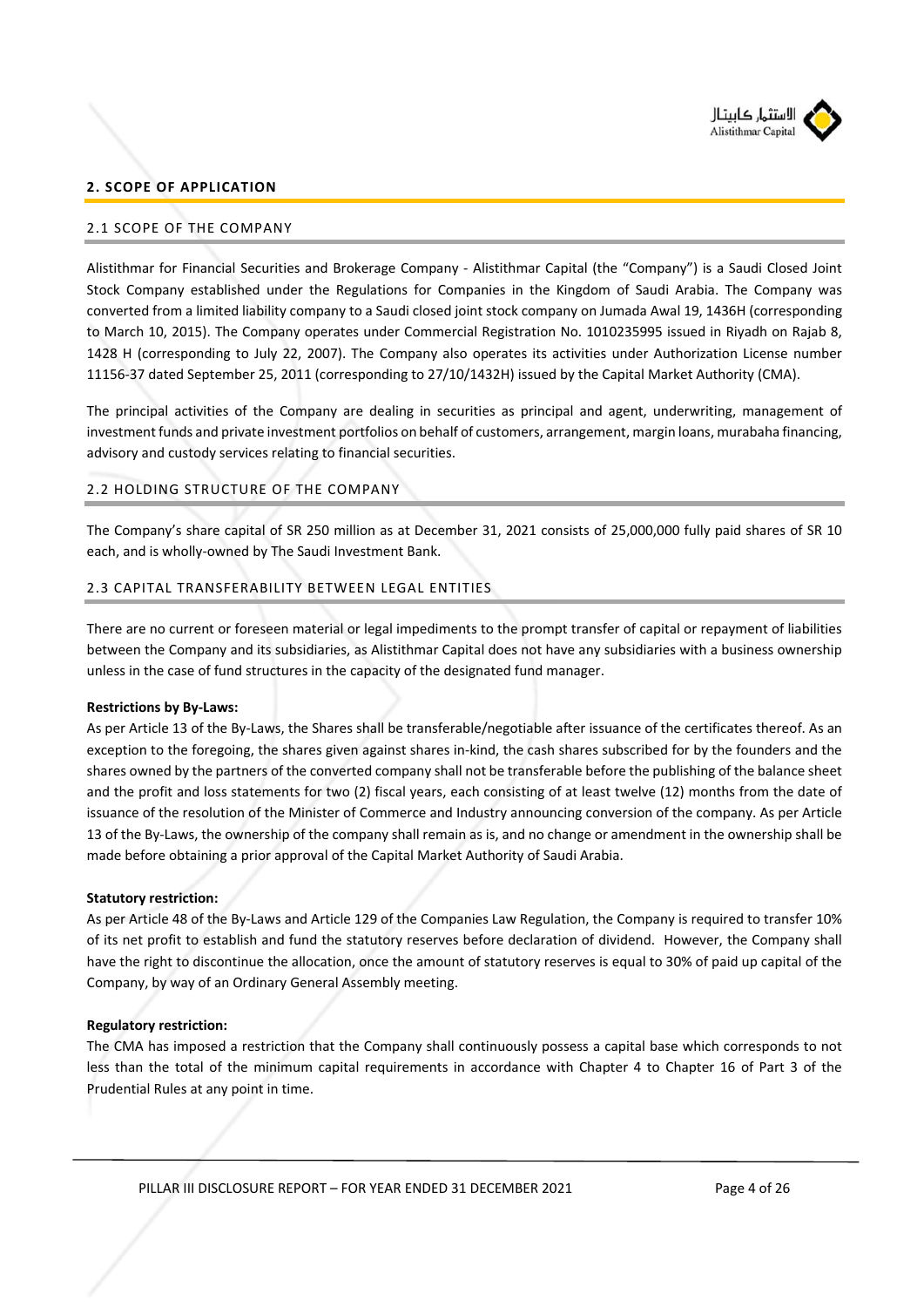

# **3. CAPITAL STRUCTURE**

## 3.1 GENERAL PRINCIPLE OF CAPITAL ADEQUACY

It is the company's policy to maintain a strong capital base and to utilize it efficiently throughout its activities to optimize the return to shareholders, while maintaining a prudent relationship between the capital base and the underlying risks of the business. In carrying out this policy, the Company has taken into account the supervisory requirements of the Prudential Rules. The calculation of the Capital Base complies with all the respective chapters under the requirements of Part 2 – Capital Base of the Prudential Rules.

# 3.2 CAPITAL BASE

The capital base of Alistithmar Capital as of end of December 31, 2021, as per the audited financial statements, in comparison to December 31, 2020 and December 31, 2019 are as follows:

| <b>Capital Base</b>                        | Dec 31, 2021<br>(Audited)<br><b>SAR '000</b> | Dec 31, 2020<br>(Audited)<br><b>SAR '000</b> | Dec 31, 2019<br>(Audited)<br><b>SAR '000</b> |
|--------------------------------------------|----------------------------------------------|----------------------------------------------|----------------------------------------------|
| Tier-1 capital                             |                                              |                                              |                                              |
| Paid-up capital                            | 250,000                                      | 250,000                                      | 250,000                                      |
| Audited retained earnings                  | 261,258                                      | 169,373                                      | 109,848                                      |
| Share premium                              |                                              |                                              |                                              |
| Reserves (other than revaluation reserves) | 44,425                                       | 34,253                                       | 27,639                                       |
| Tier-1 capital contribution                |                                              |                                              |                                              |
| Verified interim profit/(loss)             |                                              |                                              |                                              |
| Deductions from Tier-1 capital             | (17, 144)                                    | (14, 563)                                    | (13, 744)                                    |
| <b>Total Tier-1 capital</b>                | 538,539                                      | 439,062                                      | 373,744                                      |
|                                            |                                              |                                              |                                              |
| Tier-2 capital                             |                                              |                                              |                                              |
| Subordinated loans                         |                                              |                                              |                                              |
| Cumulative preference shares               |                                              |                                              |                                              |
| <b>Revaluation reserves</b>                |                                              |                                              | 611                                          |
| Other deductions from Tier-2 (-)           |                                              |                                              |                                              |
| Deduction to meet Tier-2 capital limit (-) |                                              |                                              |                                              |
| <b>Total Tier-2 capital</b>                |                                              |                                              |                                              |
| <b>TOTAL CAPITAL BASE</b>                  | 538,539                                      | 439,062                                      | 374,355                                      |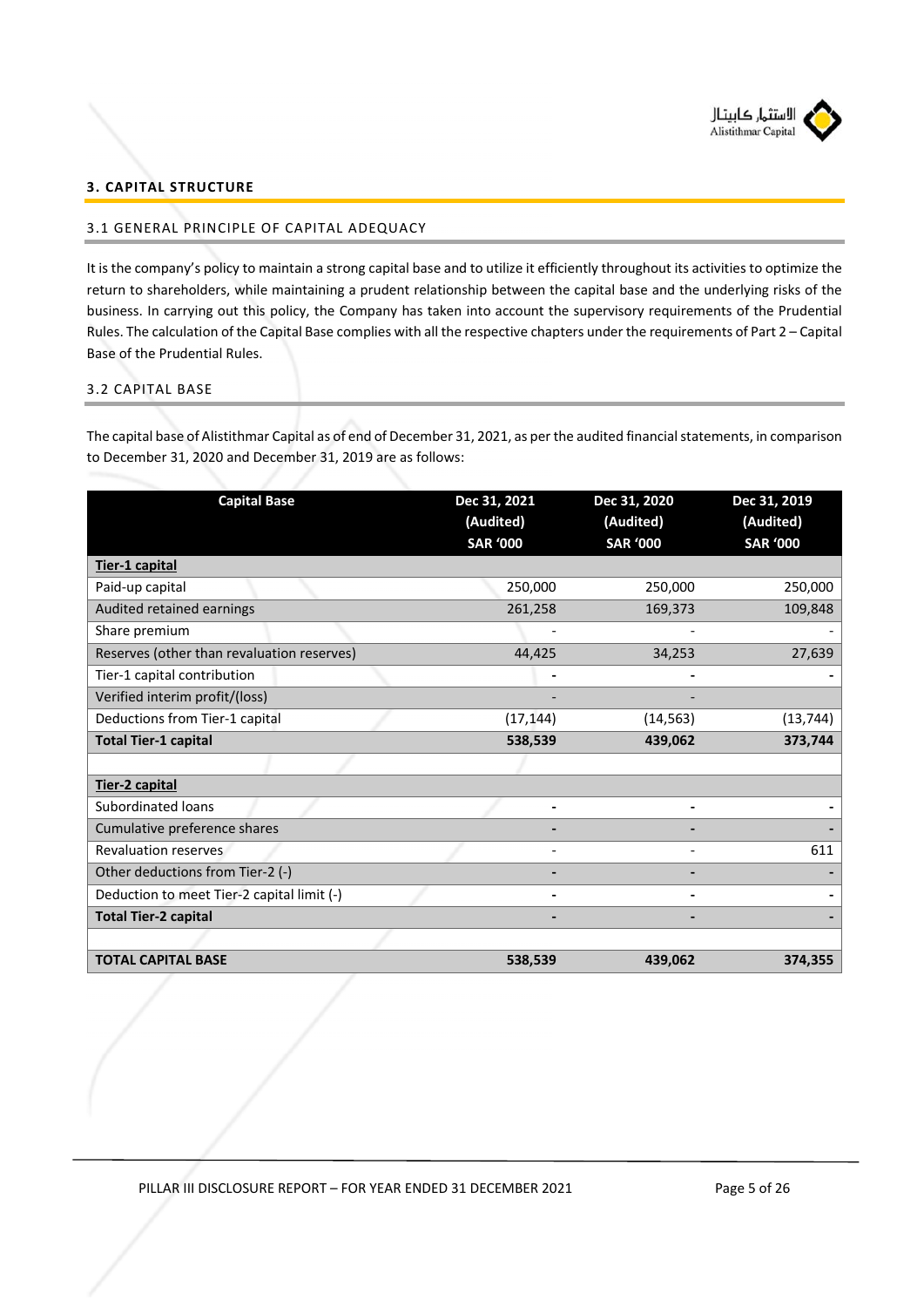

# **4. CAPITAL ADEQUACY**

# 4.1 PRINCIPLES OF CAPITAL ADEQUACY

The Company's approach in assessing adequacy of its capital to support current and future activities is envisaged around the following principles:

- It has a process for assessing its overall capital adequacy in relation to its risk profile and a strategy for maintaining capital levels
- A review of company's Internal Capital Adequacy Assessment Process (ICAAP) and capital strategies are undertaken by its management at-least annually, as well as monitoring and ensuring compliance to CMA regulations, with appropriate actions being taken when required
- It is possessing a capital base which corresponds to at‐least the minimum capital requirements as per the Prudential Rules

As of December 31, 2021, the Company's total capital ratio was 2.14x which corresponds to an excess capital of SAR 286.785 Mn compared to the total minimum capital requirement of SAR 251.754 Mn that was calculated in accordance with Part 3 – Minimum Capital Requirements of the Prudential Rules.

# 4.2 MINIMUM CAPITAL REQUIREMENTS AND CAPITAL RATIO

The minimum capital requirements of Alistithmar Capital as of end of December 31, 2021 as per the audited financial statements are as follows along with the comparative numbers for the year 2020: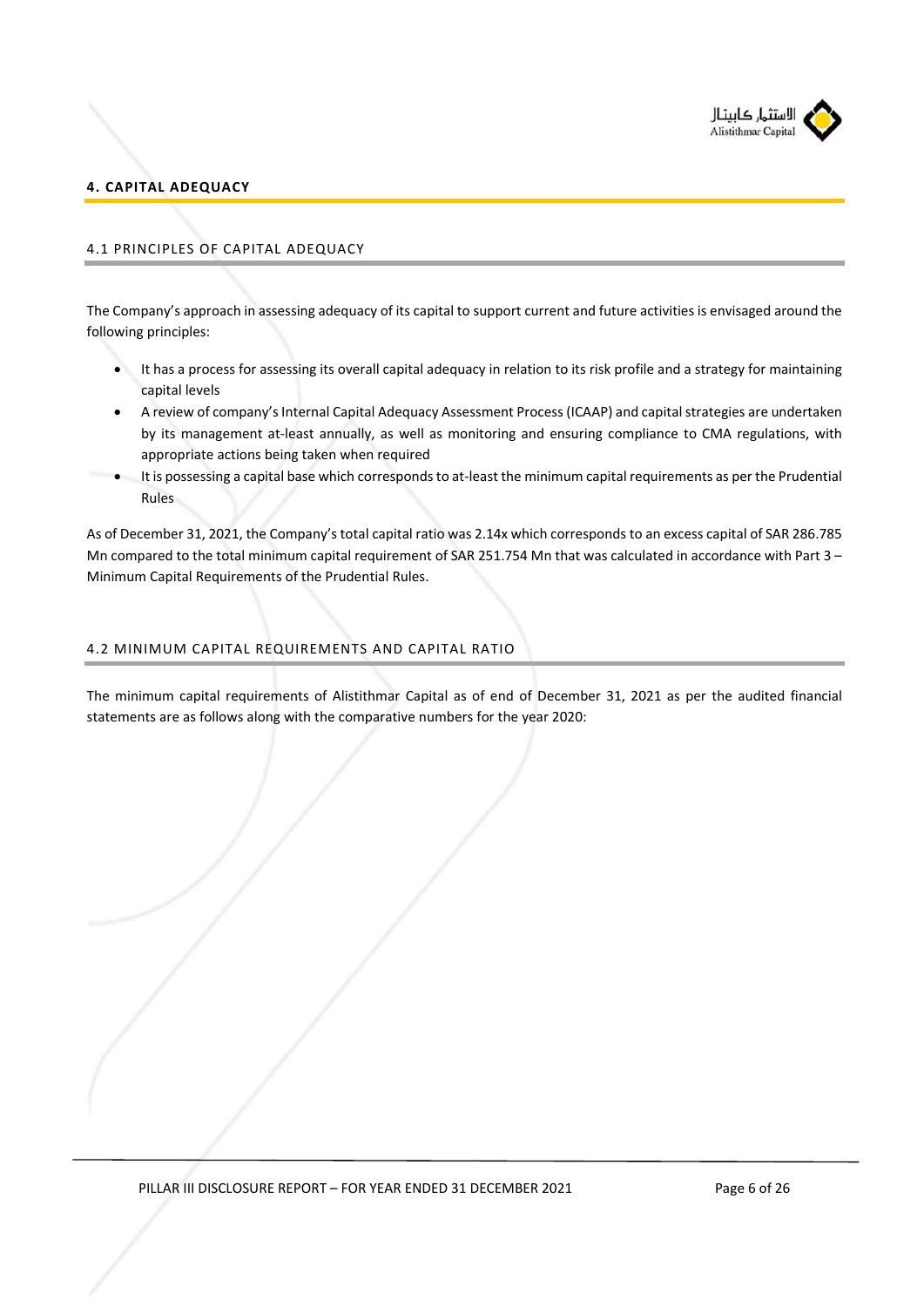

| Exposure class - All figures provided here are in<br>SAR '000 unless stated otherwise<br>For year 31 December 2021 | <b>Exposure before CRM</b> | <b>Net Exposures</b><br>after CRM | <b>Risk Weighted</b><br><b>Assets</b> | <b>Capital</b><br>Requirement |
|--------------------------------------------------------------------------------------------------------------------|----------------------------|-----------------------------------|---------------------------------------|-------------------------------|
| <b>Credit Risk</b>                                                                                                 |                            |                                   |                                       |                               |
| <b>On-balance Sheet Exposures</b>                                                                                  |                            |                                   |                                       |                               |
| <b>Governments and Central Banks</b>                                                                               |                            |                                   |                                       |                               |
| <b>CMIs and Banks</b>                                                                                              | 1,694                      | 1,694                             | 339                                   | 47                            |
| <b>Corporates</b>                                                                                                  |                            |                                   |                                       |                               |
| Retail                                                                                                             |                            |                                   |                                       |                               |
| <b>Investments</b>                                                                                                 | 10,698                     | 10,698                            | 32,095                                | 4,493                         |
| Securitization                                                                                                     |                            |                                   |                                       |                               |
| <b>Margin Financing</b>                                                                                            | 920,093                    | 920,093*                          | 1,380,140                             | 193,220                       |
| <b>Other Assets</b>                                                                                                | 51,477                     | 51,477                            | 192,074                               | 26,890                        |
| <b>Total On-Balance sheet Exposures</b>                                                                            | 983,962                    | 983,962                           | 1,604,648                             | 224,651                       |
| <b>Off-balance Sheet Exposures</b>                                                                                 |                            |                                   |                                       |                               |
| <b>OTC/Credit Derivatives</b>                                                                                      |                            |                                   |                                       |                               |
| <b>Repurchase agreements</b>                                                                                       |                            |                                   |                                       |                               |
| <b>Securities borrowing/lending</b>                                                                                |                            |                                   |                                       |                               |
| <b>Commitments</b>                                                                                                 |                            |                                   |                                       |                               |
| Other off-balance sheet exposures                                                                                  |                            |                                   |                                       |                               |
| <b>Total Off-Balance sheet Exposures</b>                                                                           |                            |                                   |                                       |                               |
| <b>Total On and Off-Balance sheet Exposures</b>                                                                    | 983,962                    | 983,962                           | 1,604,648                             | 224,651                       |
| <b>Prohibited Exposure Risk Requirement</b>                                                                        |                            |                                   |                                       |                               |
| <b>Total Credit Risk Exposures</b>                                                                                 | 983,962                    | 983,962                           | 1,604,648                             | 224,651                       |
| <b>Market Risk</b>                                                                                                 | <b>Short</b><br>Long       |                                   |                                       |                               |
| Interest rate risks                                                                                                |                            |                                   |                                       |                               |
| <b>Equity price risks</b>                                                                                          |                            |                                   |                                       |                               |
| <b>Risks related to investment funds</b>                                                                           | 7,809                      |                                   |                                       | 1,249                         |
| Securitization/re-securitization positions                                                                         |                            |                                   |                                       |                               |
| <b>Excess exposure risks</b>                                                                                       |                            |                                   |                                       |                               |
| Settlement risks and counterparty risks                                                                            |                            |                                   |                                       |                               |
| Foreign exchange rate risks                                                                                        | 1,949                      |                                   |                                       | 40                            |
| Commodities risks.                                                                                                 |                            |                                   |                                       |                               |
| <b>Total Market Risk Exposures</b>                                                                                 | 9,758                      |                                   |                                       | 1,289                         |
|                                                                                                                    |                            |                                   |                                       |                               |
| <b>Operational Risk</b>                                                                                            |                            |                                   |                                       | 25,814                        |
|                                                                                                                    |                            |                                   |                                       |                               |
| <b>Minimum Capital Requirements</b>                                                                                |                            |                                   |                                       | 251,754                       |
|                                                                                                                    |                            |                                   |                                       |                               |
| Surplus/(Deficit) in capital                                                                                       |                            |                                   |                                       | 286,785                       |
| <b>Total capital ratio (time)</b>                                                                                  |                            |                                   |                                       | 2.14x                         |
|                                                                                                                    |                            |                                   |                                       |                               |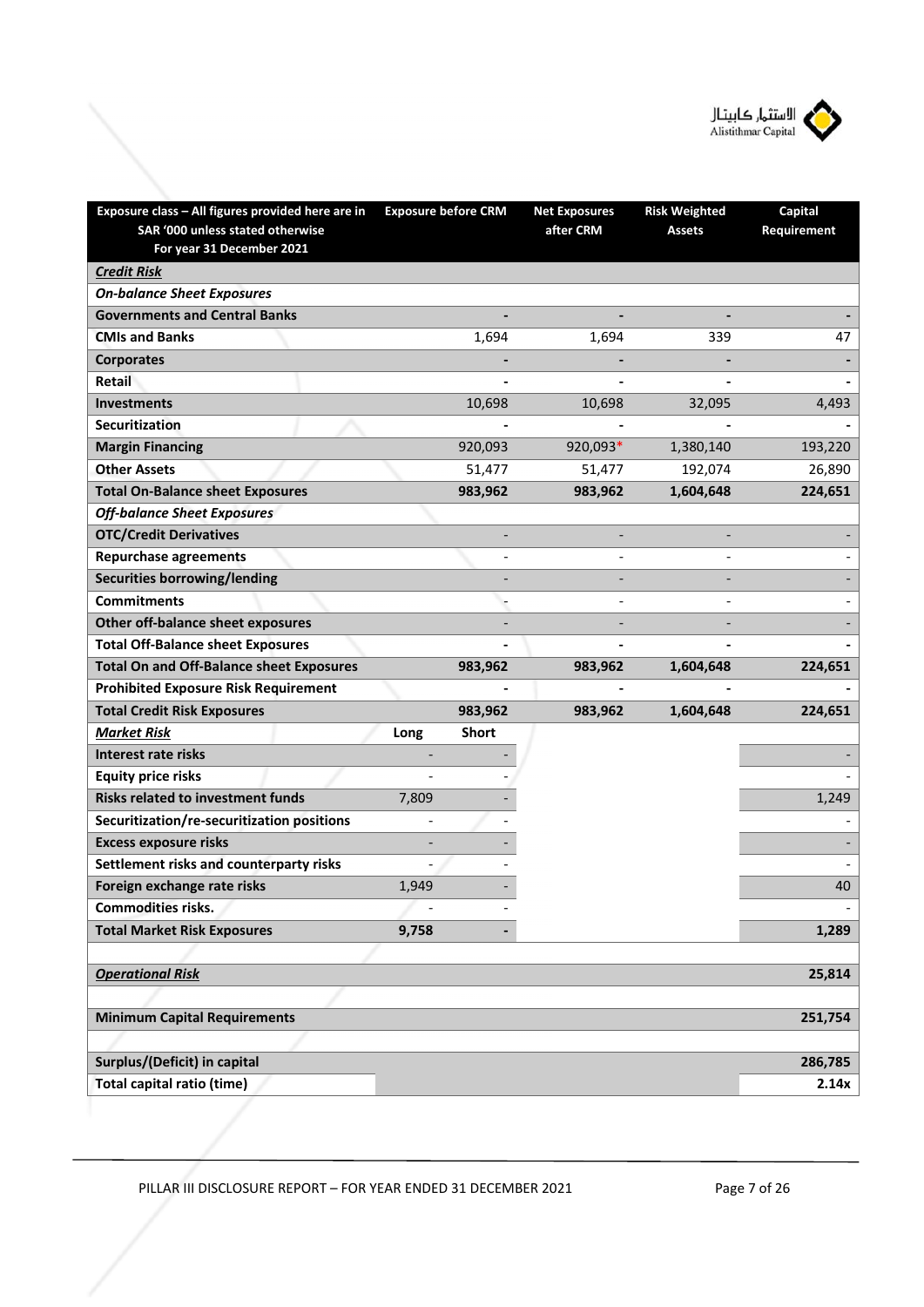

| Exposure class - All figures provided here are in<br>SAR '000 unless stated otherwise | Exposure before CRM |                | <b>Net Exposures</b><br>after CRM | <b>Risk Weighted</b> | Capital     |
|---------------------------------------------------------------------------------------|---------------------|----------------|-----------------------------------|----------------------|-------------|
| For year 31 December 2020                                                             |                     |                |                                   | Assets               | Requirement |
| <b>Credit Risk</b>                                                                    |                     |                |                                   |                      |             |
| <b>On-balance Sheet Exposures</b>                                                     |                     |                |                                   |                      |             |
| <b>Governments and Central Banks</b>                                                  |                     |                |                                   |                      |             |
| <b>CMIs and Banks</b>                                                                 |                     | 646            | 646                               | 129                  | 18          |
| Corporates                                                                            |                     |                |                                   |                      |             |
| Retail                                                                                |                     |                |                                   |                      |             |
| <b>Investments</b>                                                                    |                     | 11,262         | 11,262                            | 33,787               | 4,730       |
| Securitization                                                                        |                     |                |                                   |                      |             |
| <b>Margin Financing</b>                                                               |                     | 636,322        | 636,322*                          | 954,484              | 133,628     |
| <b>Other Assets</b>                                                                   |                     | 30,791         | 30,791                            | 99,221               | 13,891      |
| <b>Total On-Balance sheet Exposures</b>                                               |                     | 679,022        | 679,022                           | 1,087,620            | 152,267     |
| <b>Off-balance Sheet Exposures</b>                                                    |                     |                |                                   |                      |             |
| <b>OTC/Credit Derivatives</b>                                                         |                     |                |                                   |                      |             |
| Repurchase agreements                                                                 |                     |                |                                   |                      |             |
| Securities borrowing/lending                                                          |                     |                |                                   |                      |             |
| Commitments                                                                           |                     |                |                                   |                      |             |
| Other off-balance sheet exposures                                                     |                     |                |                                   |                      |             |
| <b>Total Off-Balance sheet Exposures</b>                                              |                     |                |                                   |                      |             |
| <b>Total On and Off-Balance sheet Exposures</b>                                       |                     | 679,022        | 679,022                           | 1,087,620            | 152,267     |
| <b>Prohibited Exposure Risk Requirement</b>                                           |                     |                |                                   |                      |             |
| <b>Total Credit Risk Exposures</b>                                                    |                     | 679,022        | 679,022                           | 1,087,620            | 152,267     |
| <b>Market Risk</b>                                                                    | Long                | <b>Short</b>   |                                   |                      |             |
| Interest rate risks                                                                   |                     |                |                                   |                      |             |
| Equity price risks                                                                    |                     |                |                                   |                      |             |
| Risks related to investment funds                                                     | 23,708              |                |                                   |                      | 3,793       |
| Securitization/re-securitization positions                                            |                     |                |                                   |                      |             |
| Excess exposure risks                                                                 |                     |                |                                   |                      |             |
| Settlement risks and counterparty risks                                               |                     |                |                                   |                      |             |
| Foreign exchange rate risks                                                           | 4,027               | $\overline{2}$ |                                   |                      | 81          |
| Commodities risks.                                                                    |                     |                |                                   |                      |             |
| <b>Total Market Risk Exposures</b>                                                    | 27,735              | $\mathbf{2}$   |                                   |                      | 3,874       |
|                                                                                       |                     |                |                                   |                      |             |
| <b>Operational Risk</b>                                                               |                     |                |                                   |                      | 21,610      |
|                                                                                       |                     |                |                                   |                      |             |
| <b>Minimum Capital Requirements</b>                                                   |                     |                |                                   |                      | 177,750     |
|                                                                                       |                     |                |                                   |                      |             |
| Surplus/(Deficit) in capital                                                          |                     |                |                                   |                      | 261,312     |
| <b>Total capital ratio (time)</b>                                                     |                     |                |                                   |                      | 2.47x       |

*\* The Company has CRM techniques, however as per the regulation, since the capital charge is based on the exposures before CRM, the same has been reported here. However, the company has collaterals to cover the exposures to margin financing.* 

PILLAR III DISCLOSURE REPORT - FOR YEAR ENDED 31 DECEMBER 2021 Page 8 of 26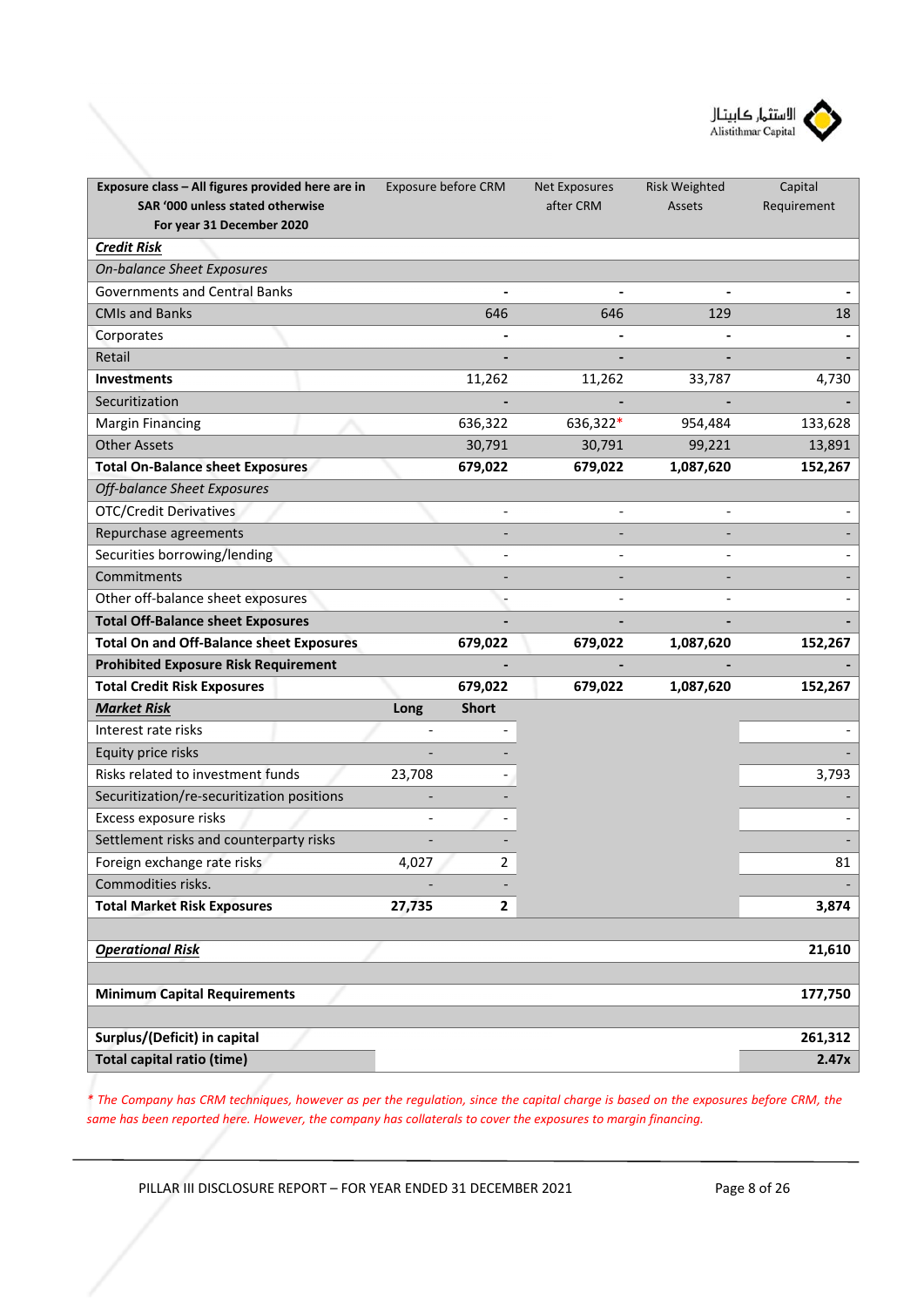

## **5. RISK MANAGEMENT**

## 5.1 GENERAL QUALITATIVE DISCLOSURE FOR RISKS

#### 5.1.1 CREDIT RISK

Credit risk is the risk of loss due to an obligor's non‐payment of an outstanding debt, loan or other line of credit (either the principal or interest (coupon) or both). The principal sources of credit risk for the Company arise from two potential sources:

- 1. Margin facilities to corporate clients and retail customers both conventional and Islamic facilities
- 2. Proprietary Investments of the Company

With respect to the margin facilities provided by the Company, there is a detailed policy that covers the parameters that should be considered prior to the acceptance of a customer for the provision of margin facilities, rules of disbursement, different controls that need to be in place during the facility period, etc. There are stipulated minimum coverage ratios required for the disbursement of margin facilities depending on the market.

The Risk Management Department is engaged in frequent monitoring of the different limits and controls that are in place for the provision of such facilities. In addition to the minimum coverage ratios, there are controls in terms of maximum limit per customer, tenor limits, margin calls, and various other risk controls in order to minimize the credit risk arising from these facilities.

Margin lending decisions are based on credit scoring models and decision strategies, developed using internal data with behavioral scoring applied. The approval process is reviewed regularly by the Board and within the company, emphasis is placed on the responsibility for making credit decisions and as such there is a series of delegated approval limits agreed by Board.

In terms of the proprietary investment portfolio, the Company invests only after performing enhanced due diligence on the investment and obtaining appropriate approvals as per the Delegation of Authority Matrix approved by the Board. The approval process is very organized and sufficient care is taken while taking those investments moreover they also conform to the Investment Policy that are approved by the Board.

The company also carries out regular stress tests on the above different aspects to effectively monitor measure and manage the credit risk that the company is exposed to. The Risk management Policy and the credit policies are all periodically reviewed by the Chief Risk Officer who reports independently to the Board Risk Committee which is a Board Committee. These are approved by the Board on a periodic basis.

Credit risk consumes the largest proportion of the Company's minimum capital requirement. Within the established principles and parameters the company ensures that strict capital discipline is maintained through correct pricing and management of credit risks in relation to the regulatory and economic capital requirements.

Further information on credit risk capital is provided in section 5.2 – Credit Risk Disclosure.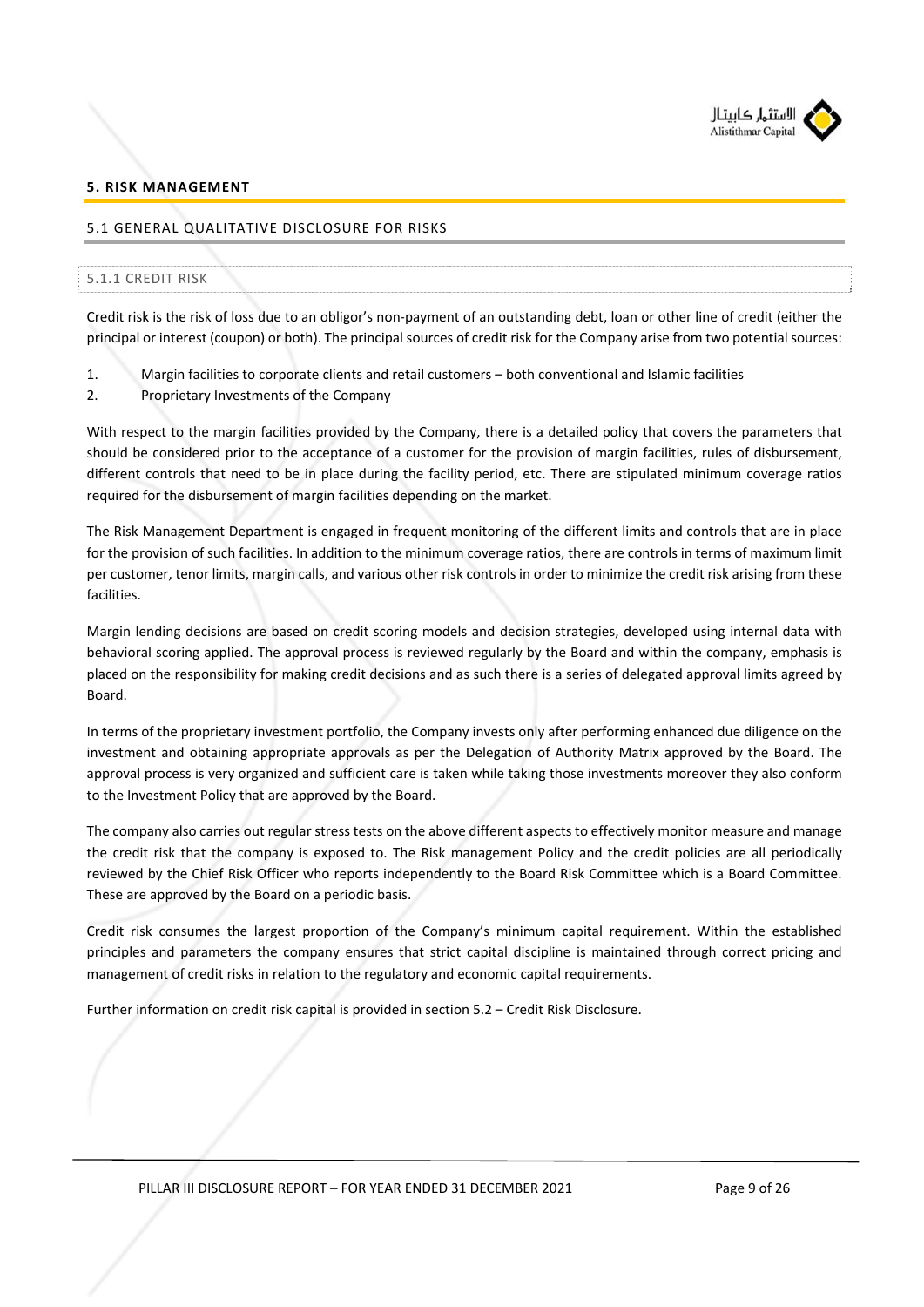

# 5.1.2 MARKET RISK

This is the risk that the value of an investment will decrease due to movements in market factors. The market risk factors considered by the Company are equity risk, interest rate risk, foreign exchange risk, credit spread risk, underwriting risk, commodity risk and settlement risk. The Company has very little market risk given that it does not operate an active trading book. It invests its excess cash in carefully analyzed and selected investment after appropriate due diligence.

The Company does not having an active trading book, however it has established a detailed Investment policy guideline that it should follow which prescribes the trading limits, investment limits, exposure limits, etc. that shall be strictly followed in case of any positions that the Company takes in principal. The Company has a formalized procedure to be followed in case of taking any exposures to investments as Principal. One of the purposes of this procedure was to ensure that the capital adequacy requirements are taken into consideration well before the investment is made. This process is in addition to the formal approval process to be followed as per the Board approved Delegation of Authority Matrix.

The monitoring and control of market risk is handled by the risk management function which is responsible for ensuring market risk exposures are measured in accordance with defined policies and reported daily against prescribed control limits.

The company does not have an active trading book, however with the new requirements of IFRS 9 and classification of investments, certain investments are now being classified as Trading investments owing to the Statutory requirements and hence attracts Market Risk capital charge as opposed to the previously charged Capital Risk capital charge. However given the in active trading book, this is not a significant component of the minimum capital requirements.

Further information on market risk capital is provided in section 5.5 – Market Risk Disclosure.

#### 5.1.3 OPERATIONAL RISK

Operational risk is defined as per Basel II regulations, as the risk of direct or indirect losses resulting from human factors, external events and inadequate or failed internal processes and systems. In general, there are four main causes that are identified in standard operational risk definitions. Operational risk events can occur when there are inadequacies or failures due to:

- People (human factors)
- **Processes**
- **Systems**
- **External events**

Even though the above is self‐explanatory, the above explicitly means, the person doing the activity making an error, the process that supports the activity is flawed, the system that facilitated the activity is broken, or an external event occurs that disrupts the activity.

In order to manage the operational risks within the Company, it operates a 'three line of defense' model as indicated below:

• The first line of defense is business line management. It has the primary responsibility for the identification, management and mitigation of the risks associated with the products and processed of its business. It engages in regular testing and certification of the adequacy and effectiveness of controls and compliance with the company's policies and procedures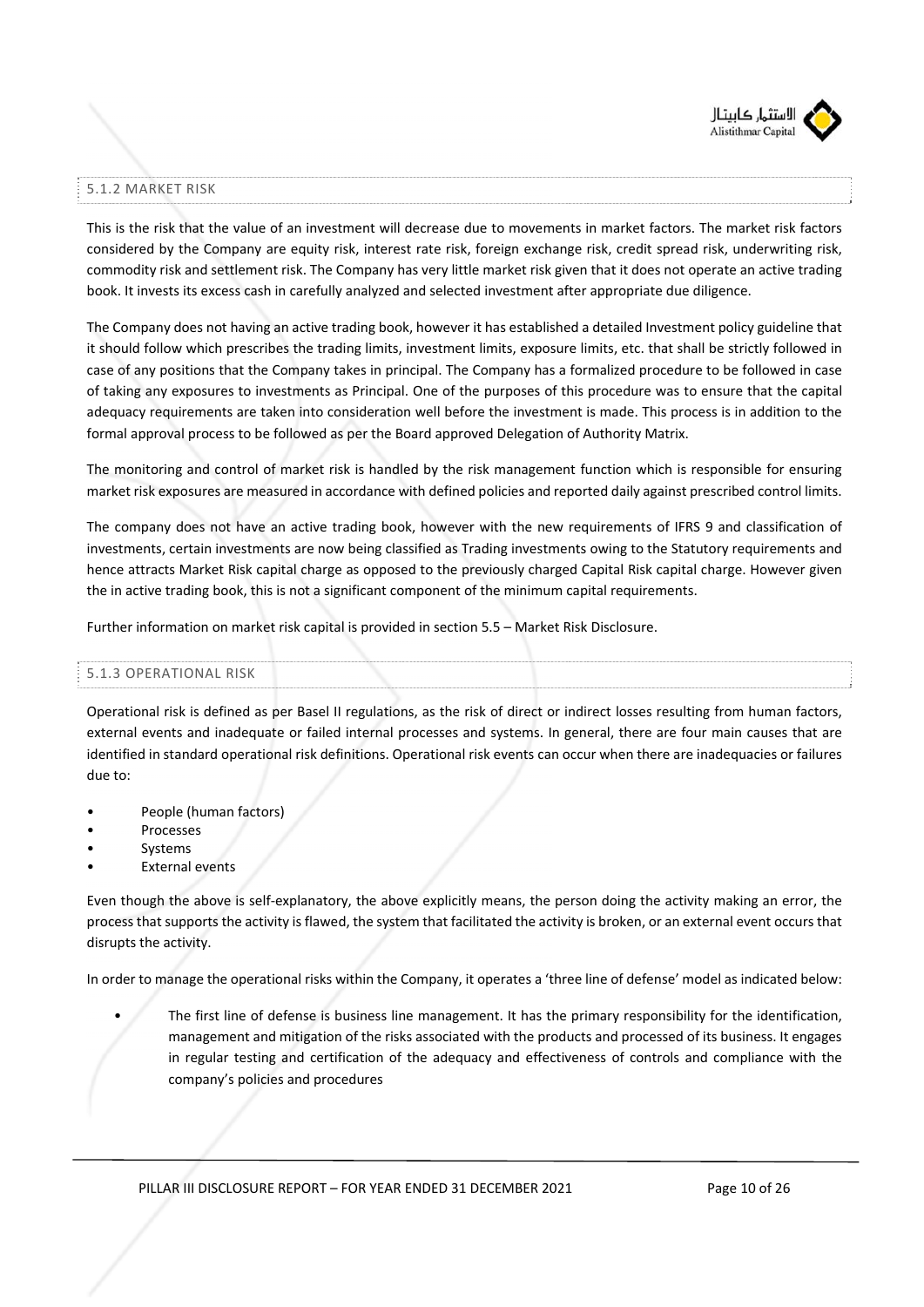

- The second line of defense is the company's Risk Management, Compliance and Governance Departments. These departments are responsible for identifying the potential sources of risks that can arise as a result of the differing business lines and support functions in the Company. The Risk Management department is also responsible for the preparation and maintenance of the detailed risk register which identified the potential sources of risk and the possible controls that have to be in place in order to mitigate the identified risks
- The third line of defense is Internal Audit. The Company's internal audit is responsible for assessing compliance with the risk register and for providing independent evaluation of the adequacy and effectiveness of the risk control framework. In addition, the Internal Audit department also takes a risk based audit approach by using the risk register as an input for conducting their audits

In addition to the above framework, it has been the Company's practice to document detailed policies and procedures, for all business lines and functions within the Company, which shall detail the ways in which things should be carried out to achieve the objectives of the function with minimal errors. The Company's policies and procedures are regularly reviewed by the management and approved by the Board of Directors. To ensure an increased level of risk control in place ICAP performed an extensive operational risk assessment for all departments within the firm, which assess control presence and effectiveness. Assessment outcomes and recommendations discussed with departments' heads and management, and an extract shared with BRC. In addition, new layers of control have been added in most critical operations to minimize human errors.

Further information on operational risk capital is provided in section 5.6 – Operational Risk Disclosure.

#### 5.1.4 INTEREST RATE RISK

This is the risk that a movement in interest rates will impact the profitability of the Company. Interest rate risk arises principally from mismatches between the future yield on assets such as margin loans and their respective funding costs, as a result of changes in interest rates.

In order to manage interest rate risk, the pricing of margin loans are carefully performed taking into account the funding costs in order to minimize the mismatch in interest rate spreads. Risk monitoring is done on a periodic basis to assess this risk and to manage it effectively.

The Company does not engage in any hedging techniques to minimize interest rate risk.

# 5.1.5 FOREIGN EXCHANGE RISK

Currency or foreign exchange risk arises from an open position, either overbought (long) or oversold (short), in a foreign currency, creating exposure to a change in the relevant exchange rate.

The Company is not exposed to any Trading Book FX Risk.

However the company is exposed to Structural FX risk which arises from non‐SAR denominated assets and liabilities in its normal course of business.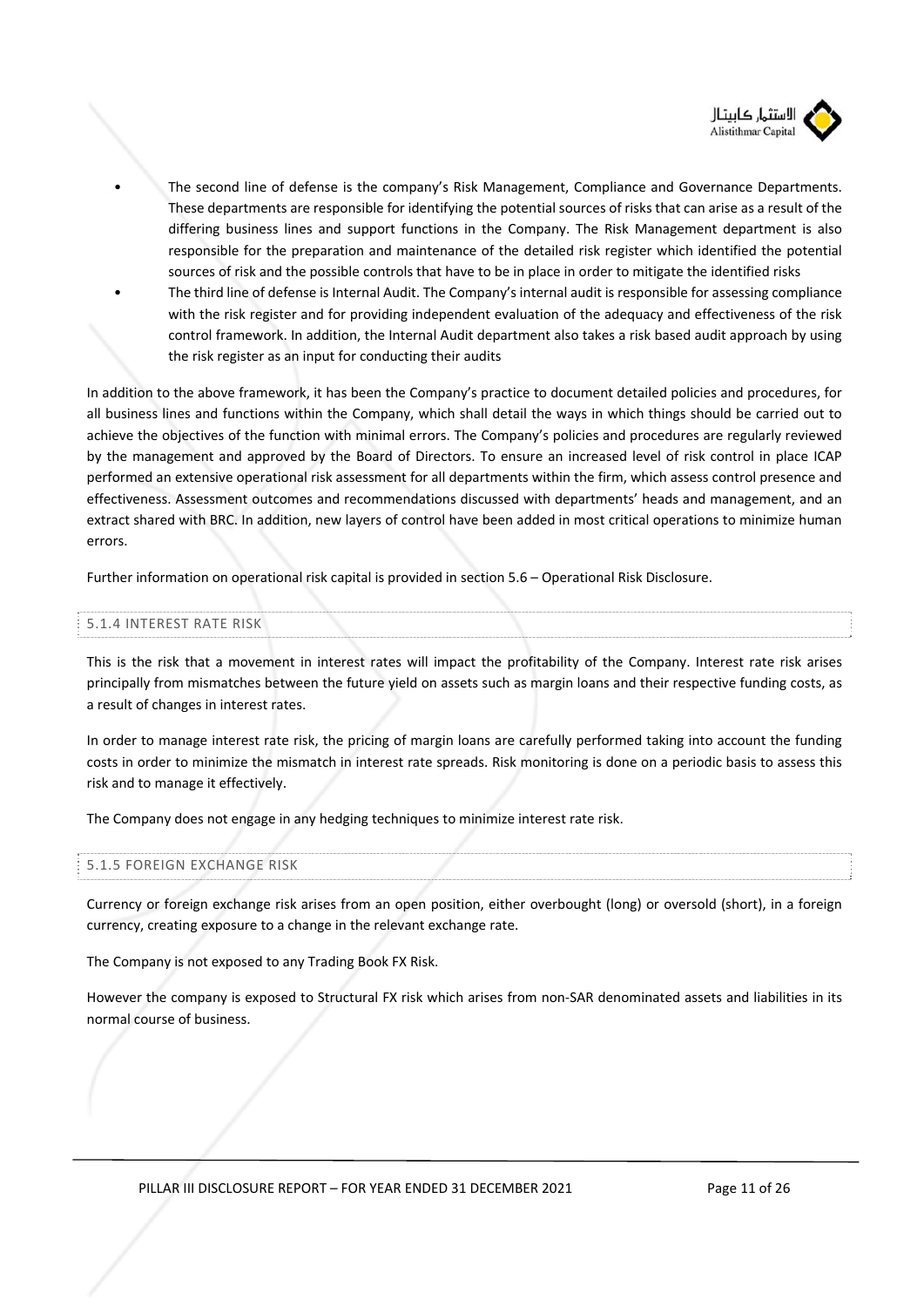

## 5.1.6 LIQUIDITY RISK

This is the risk of the Company not having available sufficient resources to enable it to meet its obligations as they fall due or can only secure such resources at excessive cost. The two aspects of liquidity are asset liquidity and funding liquidity.

Funding liquidity risk arises when the necessary liquidity to fund obligations cannot be obtained at the expected terms and when required. Asset liquidity risk arises when the assets are not able to be disposed at its current market value without affecting liquidity of the asset.

When it comes to funding liquidity risk, the Company monitors the liquidity position of the company regularly to meet any commitments in a timely manner. The Company also carries out stress testing to assess the worst case scenario in terms of liquidity crisis with a view to assess the company's ability to maintain an adequate capital position in such a scenario.

The Company also closely monitors the availability of funding lines to meet the commitments.

The Company seeks to maintain a cushion of unencumbered, liquid investment that can be liquidated in times of meeting unexpected cash flows arising from the normal course of business.

## 5.1.7 CONCENTRATION RISK

Concentration risk is the possible losses that shall be incurred arising from heavily lopsided exposure to a particular group of counterparties. In terms of the Company, the possible concentration risks that can lead to a loss of capital are from any of the following sources:

- Concentration of its clients whose defaults will result in a direct loss of capital for the Company
- Concentration of its investment portfolio to a few asset classes or few counterparties or few instruments

It needs to be understood that concentration risk is not a stand‐alone risk and is a part of the other risk elements such as credit or market risks. However apart from the above direct loss of capital, potential concentration among the Company's clients in terms of its customers shall mean that the income sources of the Company is concentrated and this indirectly could have an impact on the income of the Company – therefore this is also considered as a source of concentration risk.

All approved borrowing limits are subject to credit analysis and assessment as set out in the policies and procedures and there are concentration limits for the same along with the approval matrix. Exposures are monitored on a regular basis, and are overseen by CEO and the Board Risk Committee.

Prudent sanctioning of any new lending is a key mitigation. In terms of concentration of margin financing clients, as a control measure in order to mitigate and manage concentration risk, a maximum cap has been placed on the margin commitment that can be provided for any single client.

In terms of monitoring the concentration risk, regular reports are being generated by the Risk Management department to monitor the largest exposures and the concentration of these exposures along with their underlying collaterals in order to assess the capital at loss, if any, despite the required coverage requirements.

Moreover, as per the Prudential Rules issued by the CMA, there is a excess exposure limit that has been placed as 25% of the capital base beyond which all such exposures are considered as prohibited exposures. The large exposure reporting limit is 10% of the capital base which is regularly monitored on a monthly basis as part of the CAM submissions to the CMA.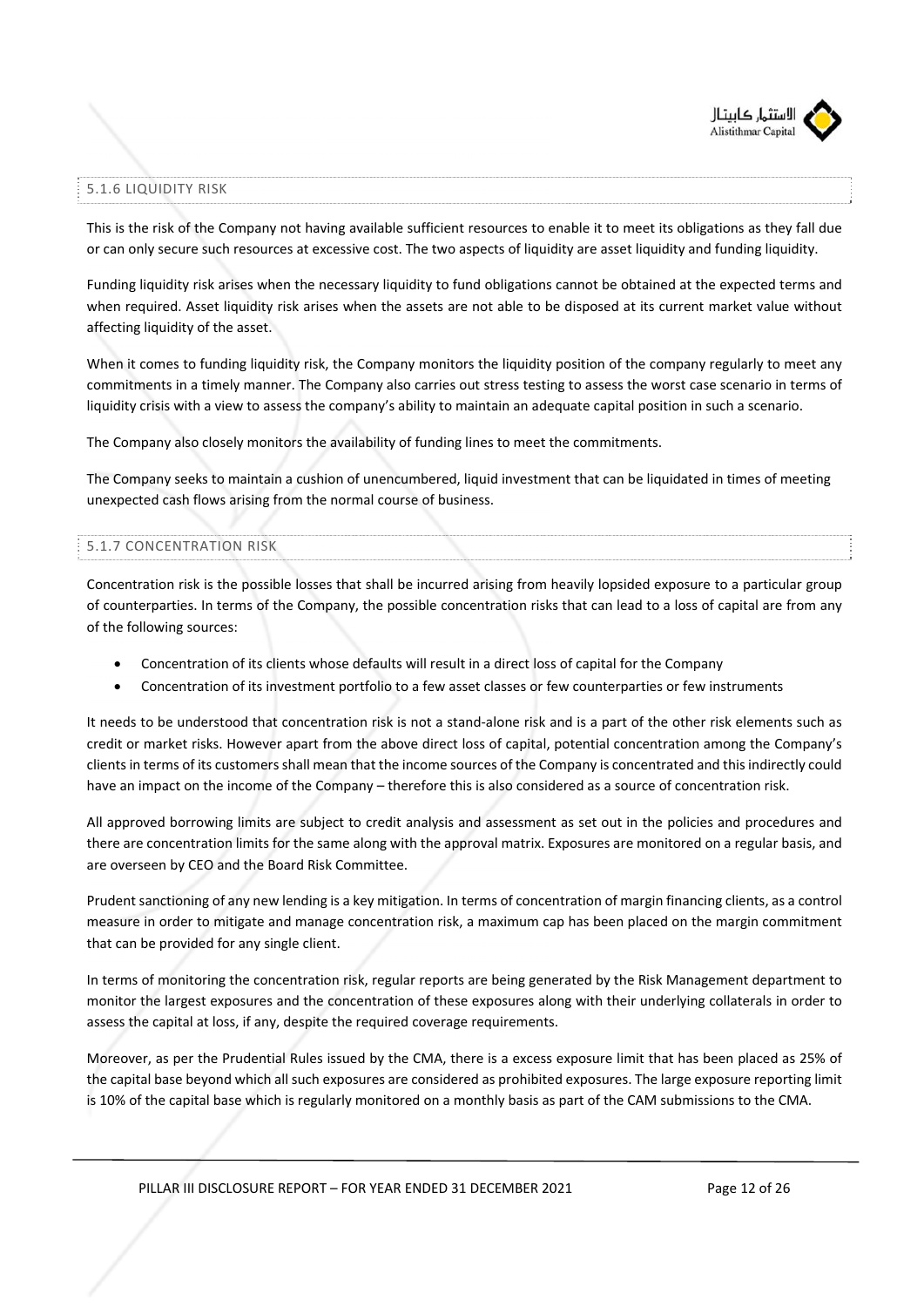

## 5.1.8 BUSINESS/ECONOMIC RISK

Business risks implies uncertainty in profits or danger of loss and the events that could pose a risk due to some unforeseen events in future, which causes businesses to fail.

Business risk could arise either due to:

- Internal risks risks arising from events that may happen within the company; or
- External risks risks arising from events that happen out of the company

Economic risk is somewhat related to Business risk, as the former is a key External risk that is prone to happen which may impact the running of the company. Explicitly, economic risk can be described as the likelihood that the company will be affected by macroeconomic conditions such as government regulation, exchange rates, or political stability, most commonly in a foreign country.

The key potential business risks are identified as part of the budgeting and forecasting process. The outcome of this process forms the basis for sensitivity analysis of the net income, which is incorporated as part of the annual budget report presented to the Board of Directors for approval. Business risk is covered by the budgeted income. Moreover, the company usually does an ongoing review of its performance against the budget and in addition also takes into account the current market conditions and economic factors and incorporates this in order to revise the forecasted financial statements of the company in order to assess its position against where it was expected to be in the budgets.

In terms of economic risk, the risk management department does a regular stress testing which takes into account some distressed macro‐economic conditions in order to assess the impact on the net income of the company.

With respect to managing the risk of key positions within the company, the company has a detailed succession plan for all of the key positions within the company so that there is no disruption in business activity or impact rising from such instances.

#### 5.1.9 STRATEGIC RISK

The risk that the medium and long term profitability of the company could be adversely impacted by the failure to either identify and implement the correct strategy or not being able to meet its business objectives, targets or losing the support from its shareholders.

This is somewhat related to the business risk and economic risk elements identified above and are not significantly different from those risks and the factors relating to those. Competition risk could be one of the primary causes of strategic risk.

Competition risk is the risk of intense competition from the competitors. Keeping in view the business cycle of the investment management industry in the Kingdom, the risk of competitors and new entrants is phenomenal.

The risk department along with the management on a regular basis and variations monitors the strategic risks, if any are reported to the Board to refine the Company's strategy in light of market developments.

The Company in an effort to have a clear direction had developed a medium term strategic plan ranging over the next 5 years, which identifies clearly the objectives of the company and how it intends to achieve them.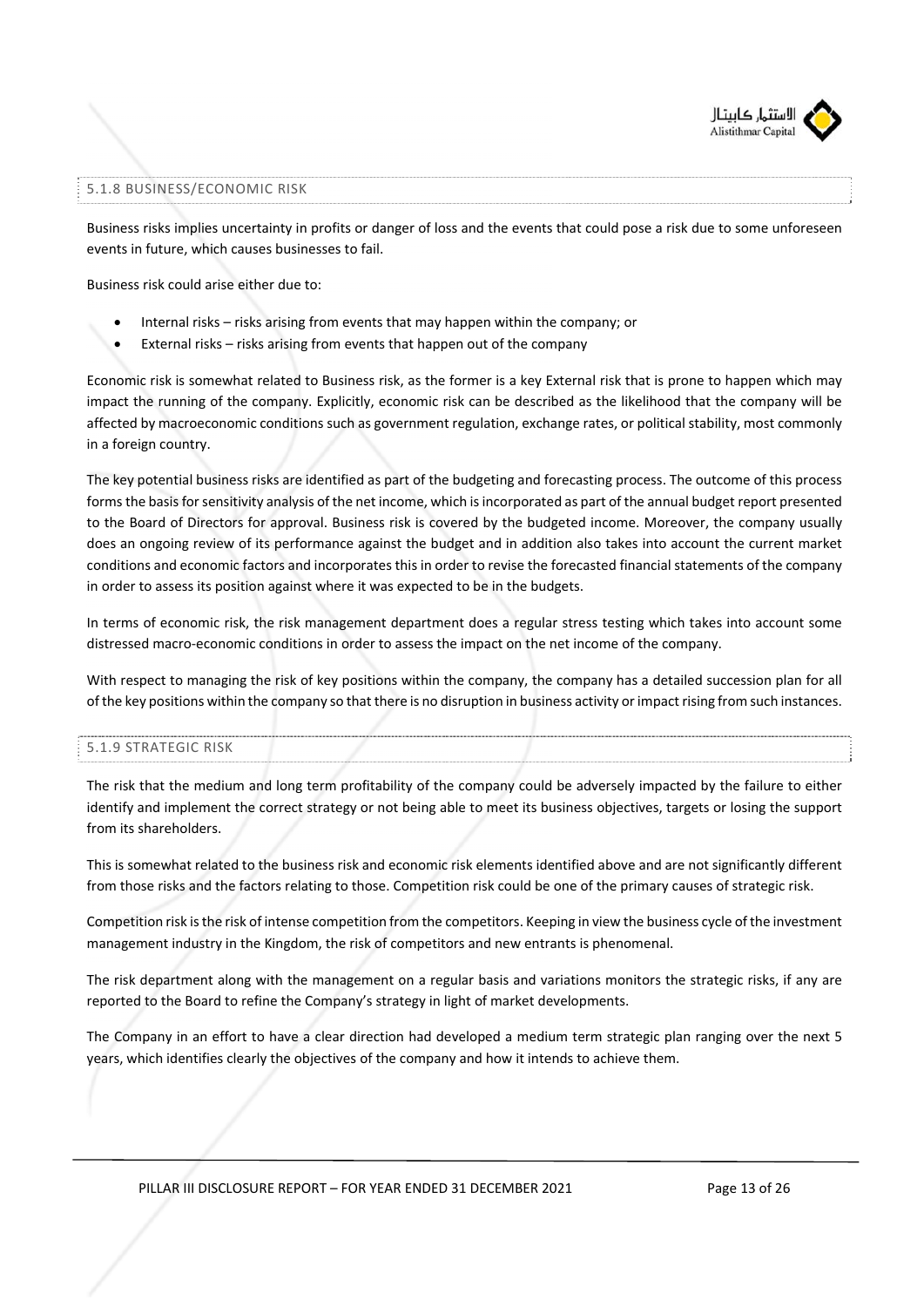

#### 5.1.10 COMPLIANCE RISK

Compliance risk is the current and prospective risk of non‐conformance with applicable, laws, rules and regulations set forth by the CMA and other governmental and supervising agencies within the Kingdom of Saudi Arabia, in addition to the best and common practices and ethical standards. These risks also arise in situations where the laws or rules governing the company's products or activities of its clients may be ambiguous or untested. These risks expose the institution to fines, civil money penalties, payment of damages, voiding of contracts and it might reach the cancelation of the investment licenses for major braches. Compliance risk can lead to diminished reputation, reduced franchise value, limited business opportunities, reduced expansion potential, and an inability to enforce contracts.

Compliance, Regulatory and Statutory risks are within the overall responsibilities of the Compliance Department. The Compliance Department is responsible for managing regulatory and compliance risks. The Company measures its vulnerability to loss (on an on‐going basis) under potential litigations arising due to various reasons listed above.

In terms of governance, oversight and control framework perspective, the Compliance Committee reports to the Audit Committee, which is a Board committee with its key findings and observations on a regular basis. Moreover, the Compliance department also carries out a regular compliance monitoring program to identify the key compliance issues relating to different business and functional activities.

## 5.1.11 REPUTATION RISK

Reputation risks relate to risks that could damage reputation or standing of the company in the marketplace. Materialization of reputation risk could lead to perceptions of poor corporate governance and inability / lack of commitment in being able to provide valuable services to clients.

Possible sources of reputation risk have been identified as follows:

- Regulatory or legal compliance failure;
- Unethical practice by company employee;
- Failure to deliver minimum standards of service;
- Failure to achieve financial performance targets;
- Poor crisis management;
- Security breach;
- Failure to meet market expectations;
- Ineffective Business Continuity Plans; and
- Inadequate IT services

Reputational risk is not a stand‐alone risk and is inherent and derived from any of the other risks that have been detailed above. As these are not stand alone risks, proper and efficient management of the underlying risks which are prone to result in these risks is critical to avoid reputation risk.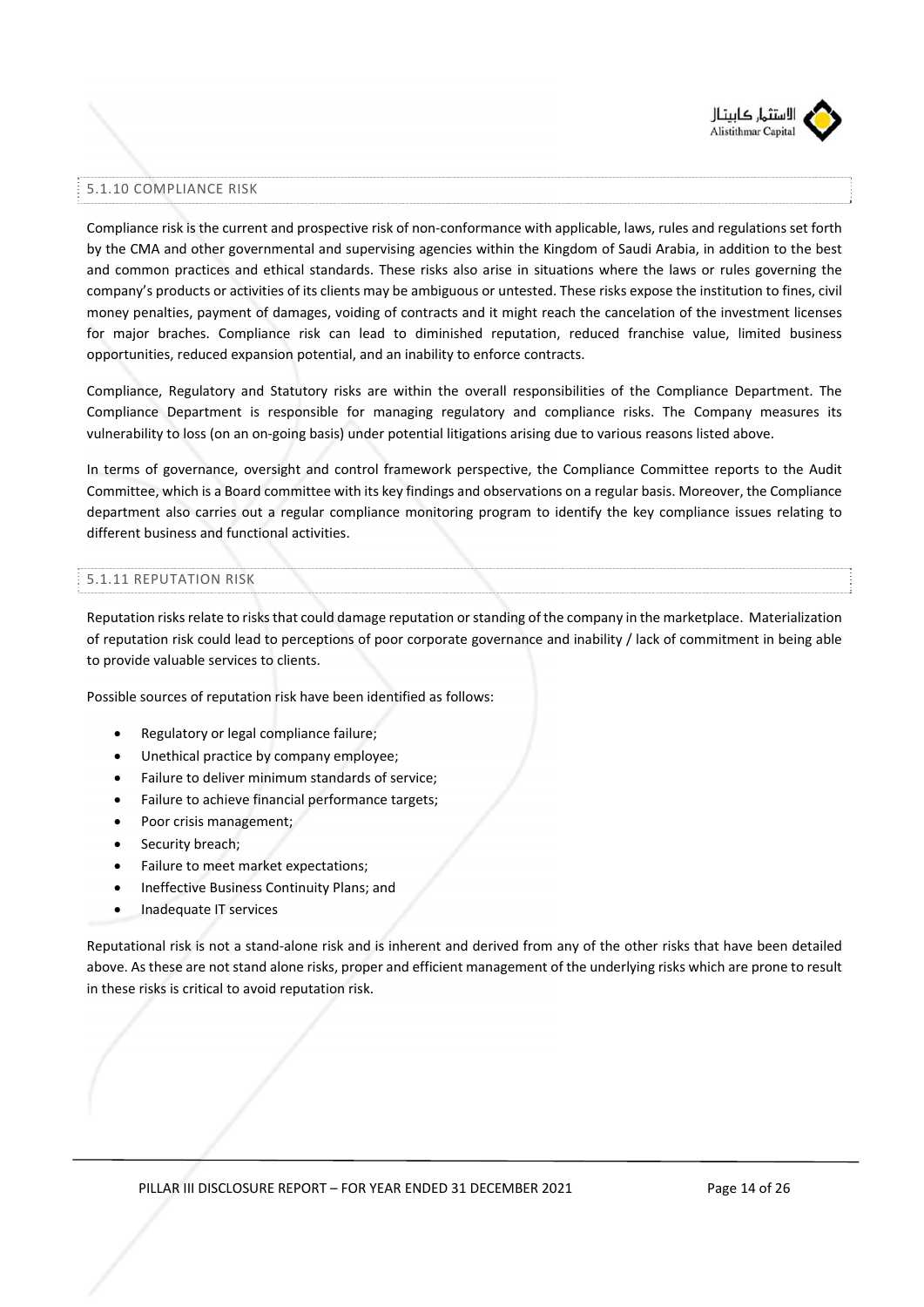

# 5.2 CREDIT RISK DISCLOSURE – ADDITIONAL DISCLOSURES

#### 5.2.1 PAST DUE LOANS

A loan is considered past due if it is not repaid on the payment due date or maturity date.

#### 5.2.2 IMPAIRED LOANS

The Company regularly monitors the past due loans and the duration of such past due exposures. Based on its internal approved policies depending on how long the loan has been past due and the presence of financial collateral, the Company decides to write off the loan amount. However this shall be only done with the approval of the Board Risk Committee. There are no general provisions being created for the margin loan portfolio given the strong controls in place.

#### 5.2.3 CREDIT RATING SCALES AND CREDIT RISK WEIGHTS

The Company for the purpose of assigning ratings uses the three globally recognized credit rating institutions namely:

- 1. Moody's Investors Service
- 2. Standard and Poor's Ratings Group
- 3. Fitch Group

Credit ratings of all exposures are individually determined from the above credit rating agencies and mapped to the exposures assigning a risk weight according to the Prudential Rules. The alignment of alphanumeric scales of each agency to risk buckets is as follows:

| Moody's        | <b>Standard &amp; Poor's</b> | Fitch     |
|----------------|------------------------------|-----------|
| Aaa            | AAA                          | AAA       |
| Aa1            | AA+                          | AA+       |
| Aa2            | AA                           | AA        |
| Aa3            | AA-                          | AA-       |
| A1             | $A+$                         | $A+$      |
| A <sub>2</sub> | Α                            | Α         |
| A3             | А-                           | A-        |
| Baa1           | BBB+                         | BBB+      |
| Baa2           | BBB                          | BBB       |
| Baa3           | BBB-                         | BBB-      |
| Ba1            | BB+                          | BB+       |
| Ba2            | BB                           | BB        |
| Ba3            | BB-                          | BB-       |
| <b>B1</b>      | B+                           | B+        |
| <b>B2</b>      | B                            | В         |
| B <sub>3</sub> | <b>B-</b>                    | <b>B-</b> |
| Caa1           | CCC+                         | $CCC +$   |
| Caa2           | CCC                          | CCC       |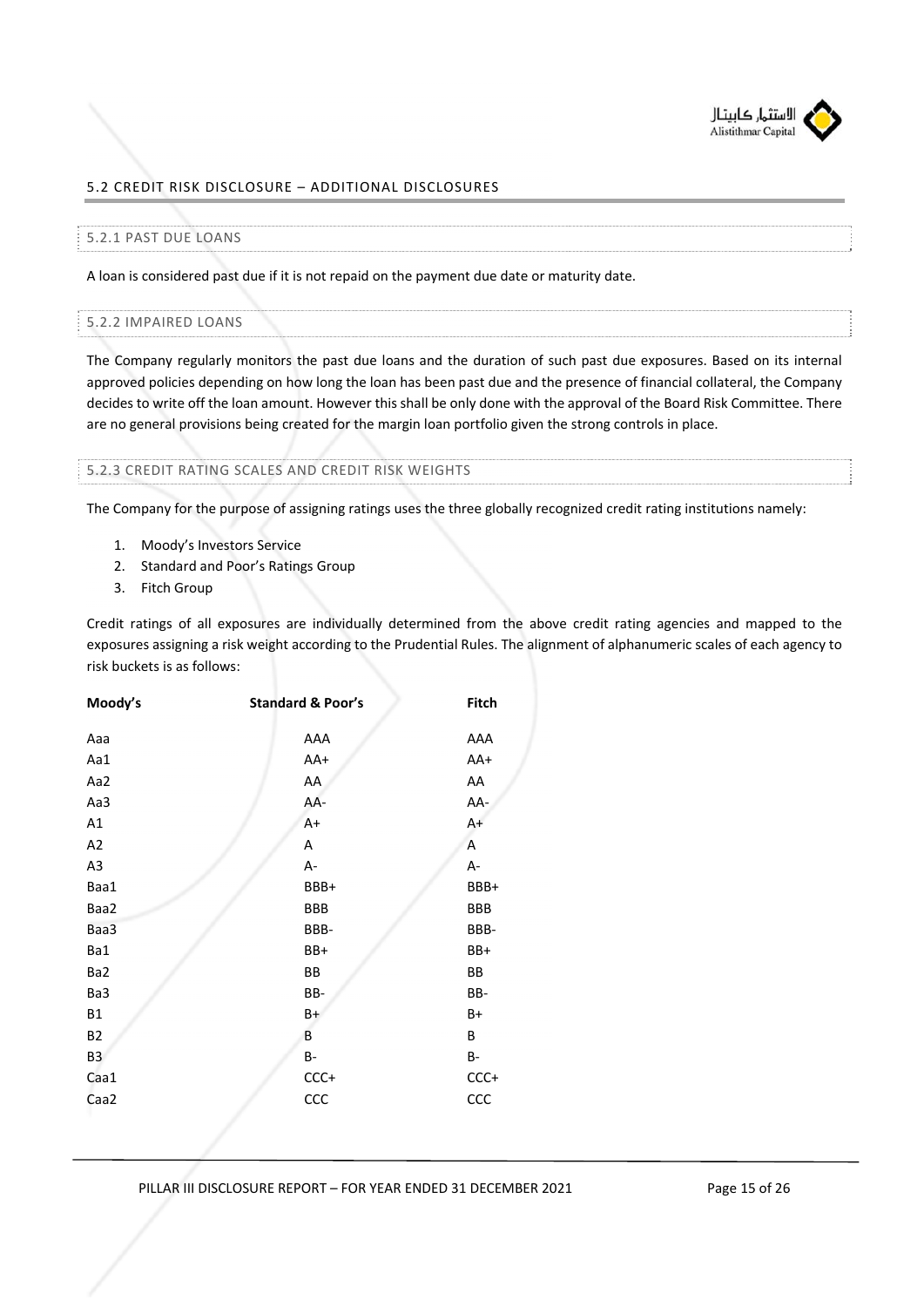

| Caa3      | CCC-      | CCC-      |
|-----------|-----------|-----------|
| Ca        | cc        | CC        |
| C         | C         | r         |
| <b>NR</b> | D         | D         |
|           | <b>NR</b> | <b>NR</b> |
|           |           |           |

In case of differing ratings by the different rating agencies, as the prudent basis, the minimum of the three available ratings are taken to account for the risks.

The following are the mappings between the credit rating from each credit rating agency and the credit quality steps with respect to non-trading activities. This is in compliance with the Prudential Rules issued by the CMA.

| <b>Credit Quality Step</b><br>for long term<br>ratings | S&P            | <b>Fitch</b>   | Moody's                          |  |  |
|--------------------------------------------------------|----------------|----------------|----------------------------------|--|--|
| 1                                                      | AAA to AA-     | AAA to AA-     | Aaa to Aa3                       |  |  |
| $\mathfrak{p}$                                         | $A+$ to $A-$   | $A+$ to $A-$   | $A1$ to $A3$                     |  |  |
| 3                                                      | BBB+ to BBB-   | BBB+ to BBB-   | Baa1 to Baa3                     |  |  |
| 4                                                      | BB+ to BB-     | BB+ to BB-     | Ba1 to Ba3                       |  |  |
| 5                                                      | $B+$ to $B-$   | $B+$ to $B-$   | B <sub>1</sub> to B <sub>3</sub> |  |  |
| 6                                                      | CCC+ and below | CCC+ and below | Caa1 and below                   |  |  |
| $\overline{7}$                                         | Non rated      | Non rated      | Non rated                        |  |  |
|                                                        |                |                |                                  |  |  |

| <b>Credit Quality Step</b><br>for short term<br>ratings | S&P            | <b>Fitch</b>   | Moody's   |  |
|---------------------------------------------------------|----------------|----------------|-----------|--|
|                                                         | $A-1+$ , $A-1$ | $F1+, F1$      | $P-1$     |  |
| C                                                       | $A-2$          | F <sub>2</sub> | $P-2$     |  |
| 3                                                       | $A-3$          | F <sub>3</sub> | $P-3$     |  |
| 4                                                       | Below A-3      | Below F3       | Not Prime |  |
| 5                                                       | Non rated      | Non rated      | Non rated |  |

The risk weights for the different exposure types are as follows:

| <b>Credit Quality Step</b>                                  |     |     | з    | 4    |      | ь    |      |
|-------------------------------------------------------------|-----|-----|------|------|------|------|------|
| Exposure to government or central<br>banks                  | 0%  | 20% | 50%  | 100% | 100% | 150% | 150% |
| <b>Exposure to Capital Market</b><br>Institutions and banks | 20% | 50% | 100% | 100% | 100% | 150% | 150% |

PILLAR III DISCLOSURE REPORT - FOR YEAR ENDED 31 DECEMBER 2021 Page 16 of 26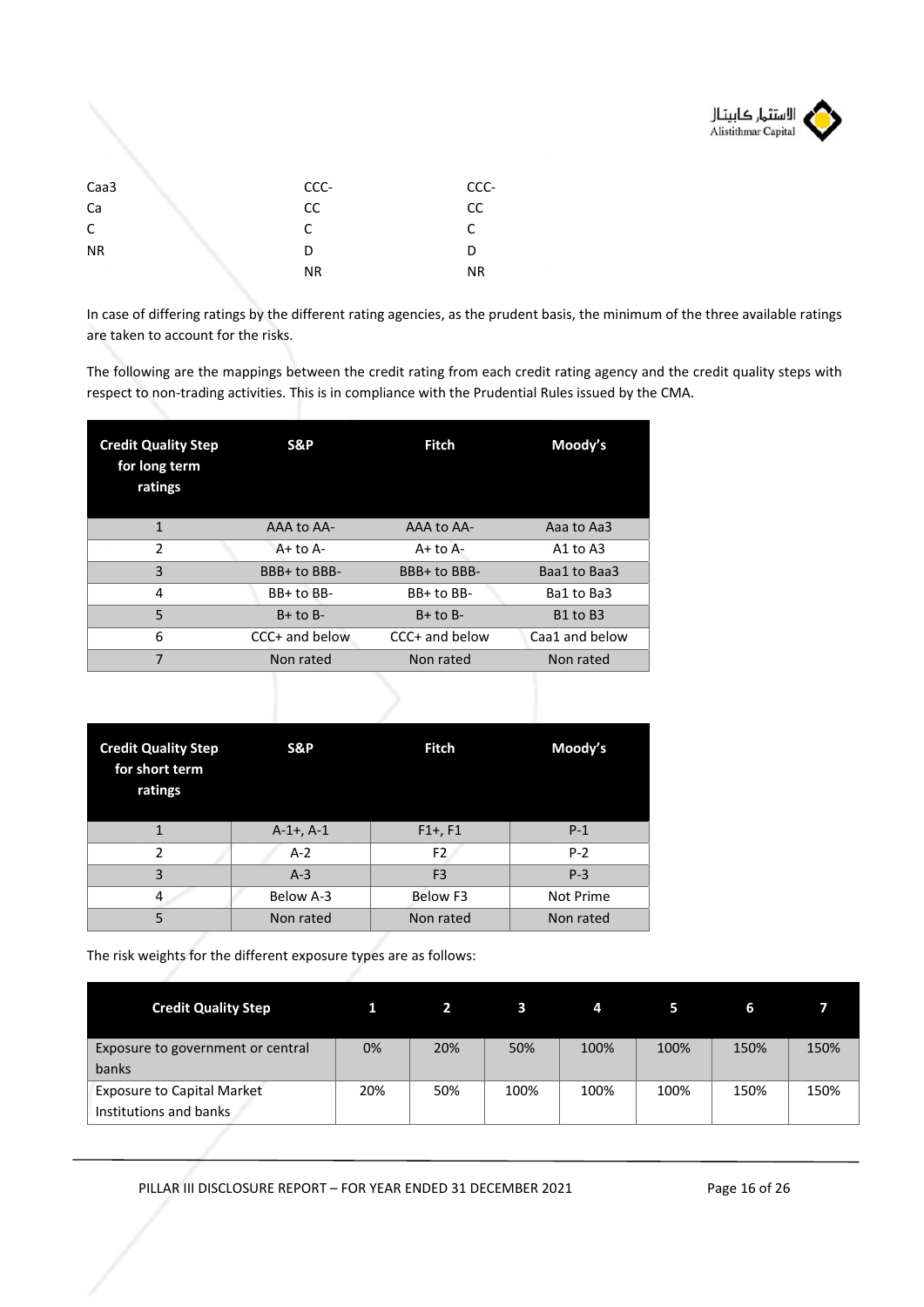

| <b>Exposures to Capital Market</b>     | 20% | 20% | 20%  | 50%  | 50%  | 150% | 150% |
|----------------------------------------|-----|-----|------|------|------|------|------|
| Institutions, banks and foreign        |     |     |      |      |      |      |      |
| equivalents with an original maturity  |     |     |      |      |      |      |      |
| of three months or less                |     |     |      |      |      |      |      |
| Exposure to corporates                 | 20% | 50% | 100% | 200% | 400% | 714% | 714% |
| Exposure to securitization positions   | 20% | 50% | 100% | 350% | 714% | 714% | 714% |
| Exposure to re-securitization position | 20% | 50% | 100% | 350% | 714% | 714% | 714% |
| Exposure to investment funds           | 20% | 50% | 100% | 100% | 150% | 150% | 150% |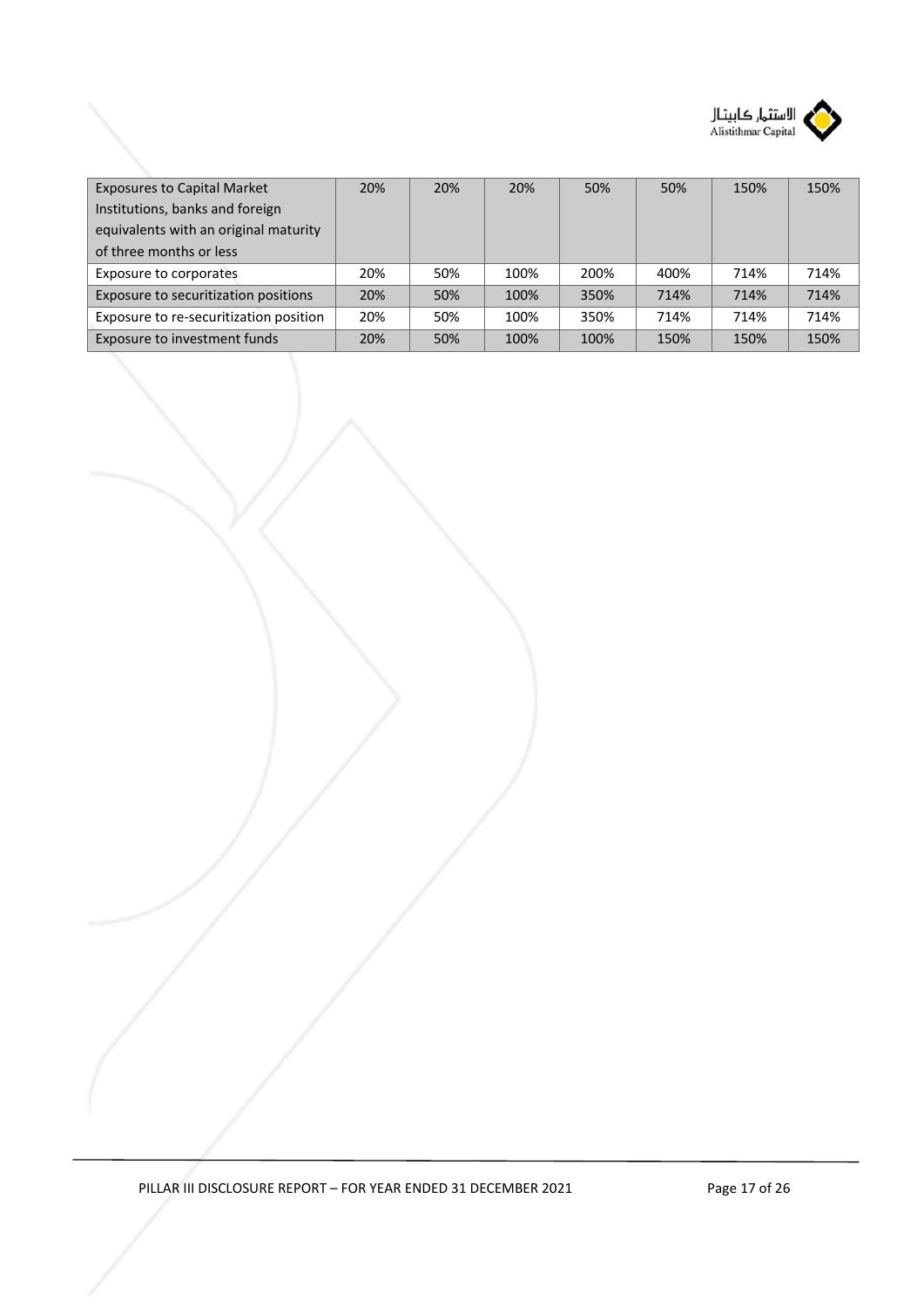| Exposures after netting and credit risk mitigation - as of Dec 31, 2021 |                              |                                      |                                   |                          |                          |                          |                          |                          |                          |                              |                                         |                                                                       |                                         |
|-------------------------------------------------------------------------|------------------------------|--------------------------------------|-----------------------------------|--------------------------|--------------------------|--------------------------|--------------------------|--------------------------|--------------------------|------------------------------|-----------------------------------------|-----------------------------------------------------------------------|-----------------------------------------|
| Risk<br>Weight                                                          | Govt and<br>Central<br>banks | Administrati<br>ve bodies<br>and NGO | Authorized<br>person and<br>banks | Margin<br>Financing      | Corporates               | Retail                   | Past due<br>items        | Investments              | Securitization           | Other<br>assets              | Off balance<br>sheet<br>commitmen<br>ts | <b>Total</b><br><b>Exposure</b><br>after<br>netting and<br><b>CRM</b> | <b>Total Risk</b><br>Weighted<br>Assets |
| 0%                                                                      | $\sim$                       | $\sim$                               | $\sim$                            | ٠                        | $\overline{\phantom{a}}$ | $\overline{\phantom{a}}$ | $\overline{\phantom{a}}$ | ٠                        | $\sim$                   | 78                           | $\overline{\phantom{a}}$                | 78                                                                    | ۰                                       |
| 20%                                                                     | $\overline{\phantom{a}}$     | $\overline{\phantom{a}}$             | 1,694                             | $\overline{\phantom{a}}$ | ٠                        | $\overline{\phantom{a}}$ | $\overline{\phantom{a}}$ | ٠                        | $\overline{\phantom{a}}$ | $\overline{\phantom{a}}$     | ٠                                       | 1,694                                                                 | 339                                     |
| 50%                                                                     | $\overline{\phantom{a}}$     | $\overline{\phantom{a}}$             | $\sim$                            | $\overline{\phantom{a}}$ | $\overline{\phantom{a}}$ | $\overline{\phantom{a}}$ | $\sim$                   | ٠                        | $\overline{\phantom{a}}$ | ٠                            | $\overline{\phantom{a}}$                | $\sim$                                                                | $\sim$                                  |
| 100%                                                                    | $\overline{\phantom{a}}$     | $\overline{\phantom{a}}$             | $\overline{\phantom{a}}$          | $\overline{\phantom{a}}$ | ٠                        | $\overline{\phantom{a}}$ | $\sim$                   | ٠                        | $\overline{\phantom{a}}$ | $\overline{\phantom{a}}$     | $\overline{\phantom{a}}$                | $\sim$                                                                | $\sim$                                  |
| 150%                                                                    | $\overline{\phantom{a}}$     | $\overline{\phantom{a}}$             | $\sim$                            | 920,093*                 | $\overline{\phantom{a}}$ | $\overline{\phantom{a}}$ | $\overline{\phantom{a}}$ | 0                        | $\overline{\phantom{a}}$ | ٠                            | $\overline{\phantom{a}}$                | 920,093*                                                              | 1,380,140                               |
| 200%                                                                    | $\overline{\phantom{a}}$     | $\overline{\phantom{a}}$             | ٠                                 | $\overline{\phantom{a}}$ | $\overline{\phantom{a}}$ | $\overline{\phantom{a}}$ | $\overline{\phantom{a}}$ | ٠                        | $\overline{\phantom{a}}$ | $\overline{\phantom{a}}$     | ٠                                       | $\sim$                                                                |                                         |
| 300%                                                                    | $\overline{\phantom{a}}$     | $\overline{\phantom{a}}$             | $\sim$                            | $\overline{\phantom{a}}$ | $\overline{\phantom{a}}$ | $\overline{\phantom{a}}$ | $\overline{\phantom{a}}$ | 10,698                   | $\overline{\phantom{a}}$ | 42,251                       | $\sim$                                  | 52,949                                                                | 158,847                                 |
| 400%                                                                    | $\overline{\phantom{a}}$     | $\overline{\phantom{a}}$             | $\overline{\phantom{a}}$          | $\overline{\phantom{a}}$ | ٠                        | $\overline{\phantom{a}}$ | $\overline{\phantom{a}}$ | ٠                        | $\overline{\phantom{a}}$ | $\overline{\phantom{a}}$     | $\overline{\phantom{a}}$                | $\sim$                                                                |                                         |
| 500%                                                                    | $\overline{\phantom{a}}$     | $\overline{\phantom{a}}$             | $\sim$                            | $\overline{\phantom{a}}$ | $\overline{\phantom{a}}$ | $\sim$                   | $\overline{\phantom{a}}$ | ٠                        | $\overline{\phantom{a}}$ | ٠                            | $\sim$                                  | $\overline{\phantom{a}}$                                              |                                         |
| 714%                                                                    | $\overline{\phantom{a}}$     | $\overline{\phantom{a}}$             | $\overline{\phantom{a}}$          | $\overline{\phantom{a}}$ | ٠                        | $\overline{\phantom{a}}$ | $\overline{\phantom{a}}$ | ٠                        | $\overline{\phantom{a}}$ | 9,149                        |                                         | 9,149                                                                 | 9,149                                   |
| Avg                                                                     | $\overline{\phantom{a}}$     | $\overline{\phantom{a}}$             | 20.00%                            | 150.00%                  | $\overline{\phantom{a}}$ | $\overline{\phantom{a}}$ | $\overline{\phantom{a}}$ | 300%                     | $\overline{\phantom{a}}$ | 386.67%                      | $\overline{\phantom{a}}$                | N/A                                                                   | N/A                                     |
| Risk                                                                    |                              |                                      |                                   |                          |                          |                          |                          |                          |                          |                              |                                         |                                                                       |                                         |
| Weight                                                                  |                              |                                      |                                   |                          |                          |                          |                          |                          |                          |                              |                                         |                                                                       |                                         |
| <b>Deduct</b>                                                           | $\overline{\phantom{a}}$     | $\overline{\phantom{a}}$             | Ξ.                                | $\overline{\phantom{a}}$ | $\overline{\phantom{a}}$ | $\overline{\phantom{a}}$ | $\overline{\phantom{a}}$ | $\overline{\phantom{a}}$ | $\overline{\phantom{a}}$ | $\qquad \qquad \blacksquare$ |                                         | $\overline{\phantom{a}}$                                              | $\blacksquare$                          |
| from                                                                    |                              |                                      |                                   |                          |                          |                          |                          |                          |                          |                              |                                         |                                                                       |                                         |
| capital                                                                 |                              |                                      |                                   |                          |                          |                          |                          |                          |                          |                              |                                         |                                                                       |                                         |
| base                                                                    |                              |                                      |                                   |                          |                          |                          |                          |                          |                          |                              |                                         |                                                                       |                                         |

#### 5.2.4 CREDIT RISK QUANTITATIVE DISCLOSURES – RISK WEIGHT AND EXPOSURES

*All of the above figures are in SAR '000* 

*The average risk weights have been calculated based on the weighted average weights for the different exposure types under the respective category* 

*\* The Company has CRM techniques, however as per the regulation, since the capital charge is based on the exposures before CRM, the same has been reported here. However, the company has collaterals to cover the exposures to margin financing.*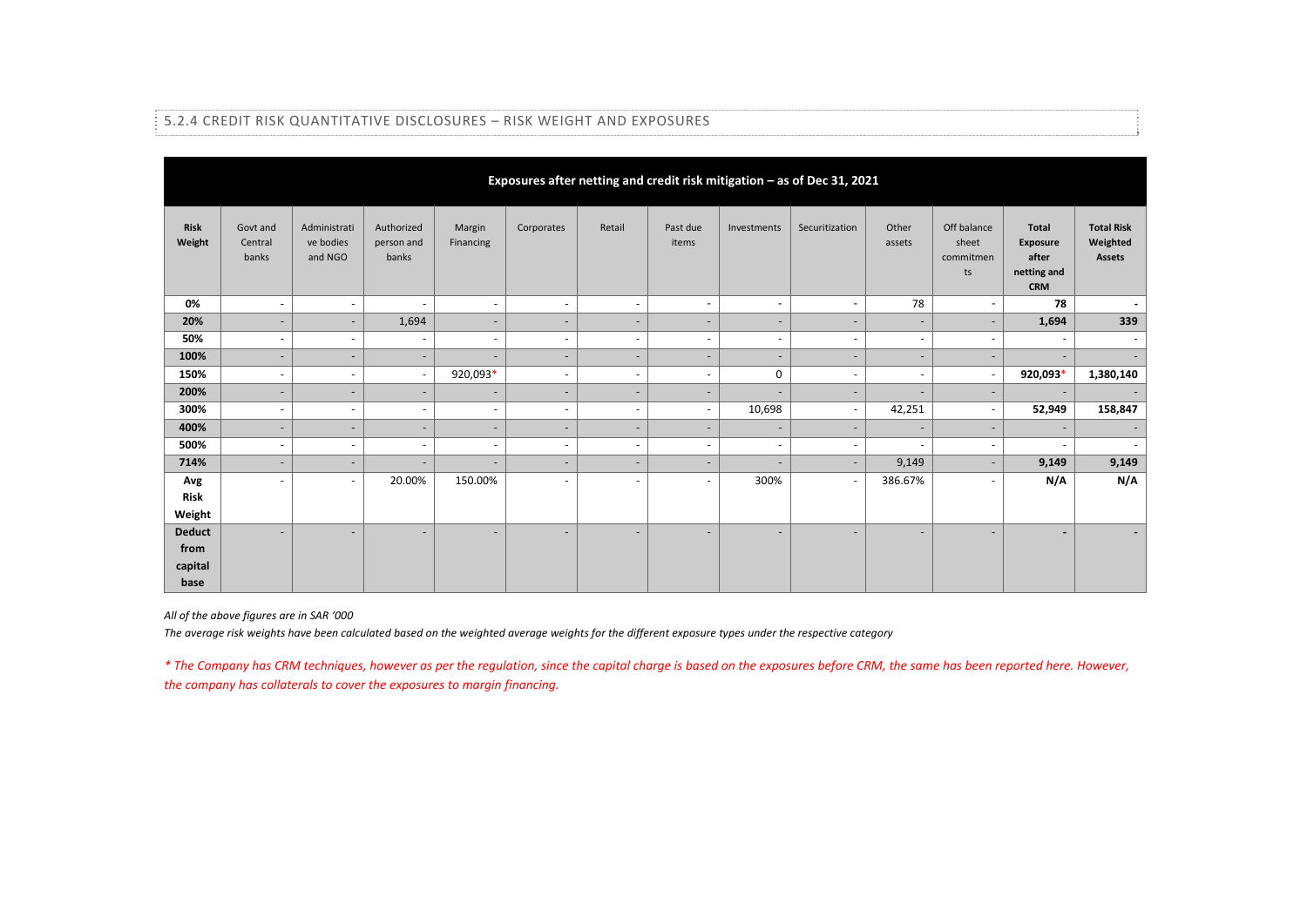#### 5.2.5 CREDIT RISK QUANTITATIVE DISCLOSURES –IMPAIRMENTS AND PAST DUE EXPOSURES

#### Not applicable

There have been no past due exposures as of December 31, 2021. With respect to impairments please refer to section 5.2.2. There have been no impaired assets as of December 31, 2021.

#### 5.2.6 CREDIT RISK QUANTITATIVE DISCLOSURES –GEOGRAPHICAL EXPOSURES

| All figures are in SAR '000            | Kingdom of<br>Saudi Arabia |
|----------------------------------------|----------------------------|
| On balance sheet exposures             |                            |
| <b>Capital Market Institutions and</b> | 1,694                      |
| banks                                  |                            |
| <b>Investments</b>                     | 10,698                     |
| <b>Margin Financing</b>                | 920,093                    |
| <b>Other assets</b>                    | 51,477                     |
| Off balance sheet exposures            |                            |

# 5.2.7 CREDIT RISK QUANTITATIVE DISCLOSURES –RESIDUAL CONTRACTUAL MATURITY OF CREDIT EXPOSURES

| All figures are in SAR '000            | Less than 3<br>months    | 3 months to 1<br>year | 1 year to 5<br>vears     | More than 5<br>years | No fixed<br>maturity |
|----------------------------------------|--------------------------|-----------------------|--------------------------|----------------------|----------------------|
| On balance sheet exposures             |                          |                       |                          |                      |                      |
| <b>Capital Market Institutions and</b> |                          |                       |                          |                      | 1,694                |
| banks                                  |                          |                       |                          |                      |                      |
| <b>Investments</b>                     | $\overline{\phantom{0}}$ |                       | 10,698                   | -                    |                      |
| <b>Margin Financing</b>                | 48,368                   | 192.914               |                          |                      | 678,811              |
| <b>Other assets</b>                    | 14,385                   | 31,873                | 5,142                    | -                    | 78                   |
| Off balance sheet exposures            | $\overline{\phantom{0}}$ |                       | $\overline{\phantom{0}}$ | -                    |                      |

# 5.2.8 CREDIT RISK QUANTITATIVE DISCLOSURES –RECONCILIATION REPORT FOR PROVISIONS AND IMPAIRMENTS

#### Not applicable

There have been no past due exposures as of December 31, 2021. With respect to impairments please refer to section 5.2.2. There have been no impaired assets as of December 31, 2021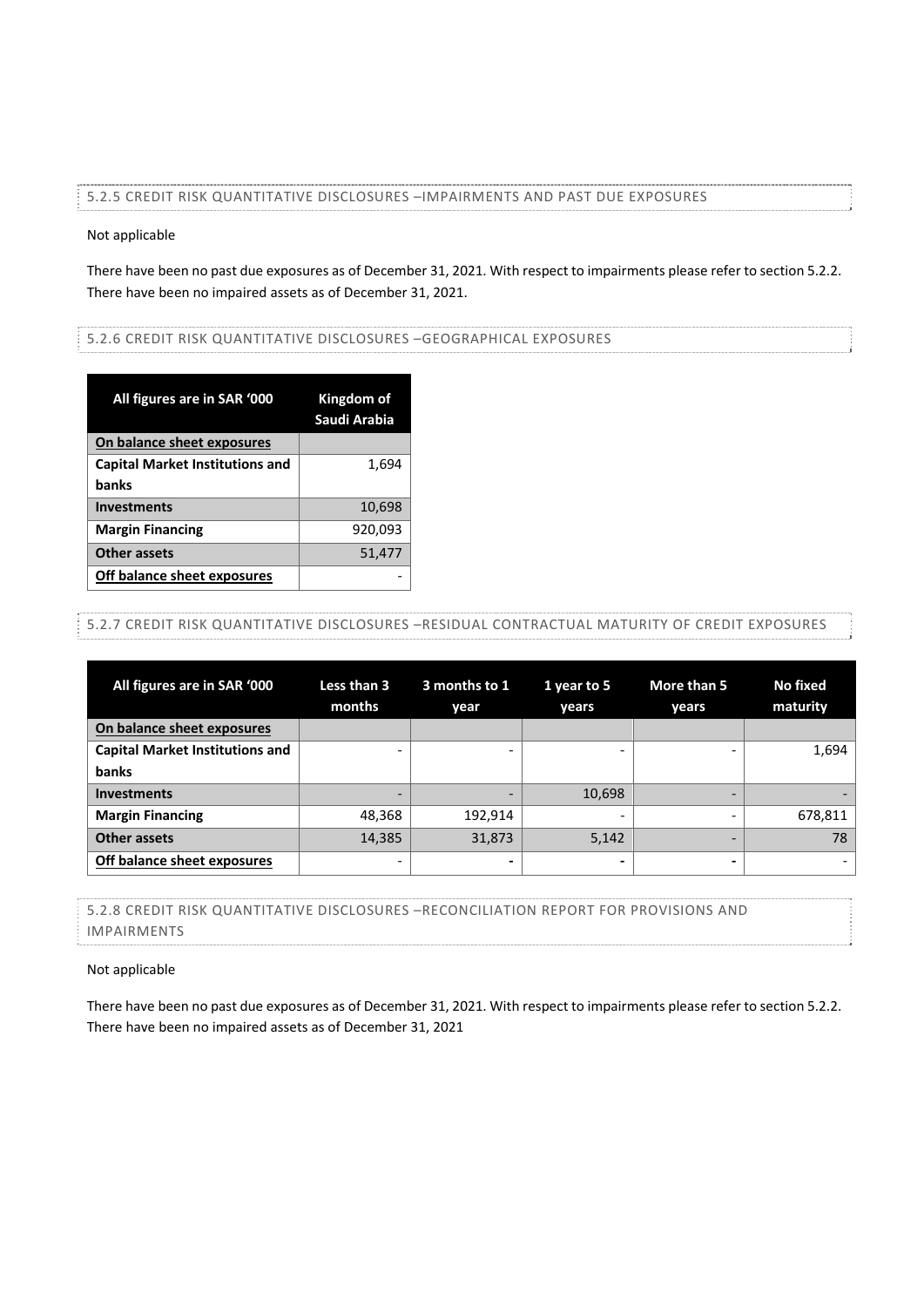

# 5.2.9 CREDIT RISK QUANTITATIVE DISCLOSURES –CREDIT RISK'S RATED EXPOSURE

# **Long Term Ratings of Counterparties**

|                               | Credit step              | Credit step    | Credit step                  | Credit step                  | Credit step              | Credit step              | Credit step |
|-------------------------------|--------------------------|----------------|------------------------------|------------------------------|--------------------------|--------------------------|-------------|
|                               | 1                        | $\overline{2}$ | 3                            | $\overline{4}$               | 5                        | 6                        | 7(N/R)      |
| On and Off balance            |                          |                |                              |                              |                          |                          |             |
| sheet exposures               |                          |                |                              |                              |                          |                          |             |
| <b>Government and</b>         | $\overline{\phantom{0}}$ |                | $\qquad \qquad \blacksquare$ | $\qquad \qquad \blacksquare$ | -                        | $\overline{a}$           |             |
| <b>Central Banks</b>          |                          |                |                              |                              |                          |                          |             |
| <b>Capital Market</b>         | $\overline{\phantom{0}}$ |                | 1,694                        | $\overline{\phantom{0}}$     | $\overline{\phantom{0}}$ | $\overline{\phantom{0}}$ |             |
| <b>Institutions and Banks</b> |                          |                |                              |                              |                          |                          |             |
| <b>Corporates</b>             |                          | -              | $\overline{\phantom{a}}$     | $\qquad \qquad \blacksquare$ | -                        | $\overline{\phantom{a}}$ |             |
| <b>Retail</b>                 | $\overline{\phantom{a}}$ | -              | $\overline{\phantom{0}}$     | $\overline{\phantom{a}}$     | $\overline{\phantom{0}}$ | $\overline{\phantom{a}}$ |             |
| <b>Investments</b>            |                          |                | $\overline{a}$               | $\qquad \qquad \blacksquare$ | -                        | $\overline{a}$           | 10,698      |
| Securitization                | $\overline{\phantom{0}}$ | -              | $\overline{\phantom{0}}$     | $\overline{\phantom{a}}$     | -                        | $\overline{\phantom{0}}$ |             |
| <b>Margin Financing</b>       | $\overline{\phantom{0}}$ | -              | $\overline{\phantom{0}}$     | -                            | -                        | $\overline{\phantom{a}}$ | 920,093     |
| <b>Other Assets</b>           | $\overline{\phantom{a}}$ | -              | -                            | $\overline{\phantom{a}}$     | -                        | $\overline{\phantom{a}}$ | 51,477      |
| <b>Off-balance sheet</b>      | $\overline{\phantom{a}}$ |                | $\overline{\phantom{a}}$     | $\overline{\phantom{a}}$     | -                        |                          |             |
| <b>Total</b>                  | $\hbox{\small -}$        | -              | 1,694                        | $\blacksquare$               | -                        | $\overline{\phantom{a}}$ | 982,268     |

# **Short Term Ratings of Counterparties**

|                               | Credit step | Credit step | Credit step | Credit step              | Credit step |
|-------------------------------|-------------|-------------|-------------|--------------------------|-------------|
|                               | 1           | 2           | 3           | 4                        | 5(N/R)      |
| On and Off balance            |             |             |             |                          |             |
| sheet exposures               |             |             |             |                          |             |
| Government and                |             |             |             |                          |             |
| <b>Central Banks</b>          |             |             |             |                          |             |
| <b>Capital Market</b>         |             | 1,694       |             |                          |             |
| <b>Institutions and Banks</b> |             |             |             |                          |             |
| <b>Corporates</b>             | -           |             |             | $\overline{\phantom{a}}$ |             |
| <b>Retail</b>                 | -           |             |             | $\qquad \qquad -$        |             |
| <b>Investments</b>            |             |             |             | $\overline{\phantom{0}}$ | 10,698      |
| Securitization                | -           |             |             |                          |             |
| <b>Margin Financing</b>       | -           |             |             | $\overline{\phantom{a}}$ | 920,093     |
| <b>Other Assets</b>           |             |             |             |                          | 51,477      |
| <b>Off-balance sheet</b>      | -           |             |             | $\overline{\phantom{a}}$ |             |
| <b>Total</b>                  |             | 1,694       |             |                          | 982,268     |

PILLAR III DISCLOSURE REPORT - FOR YEAR ENDED 31 DECEMBER 2021 Page 20 of 26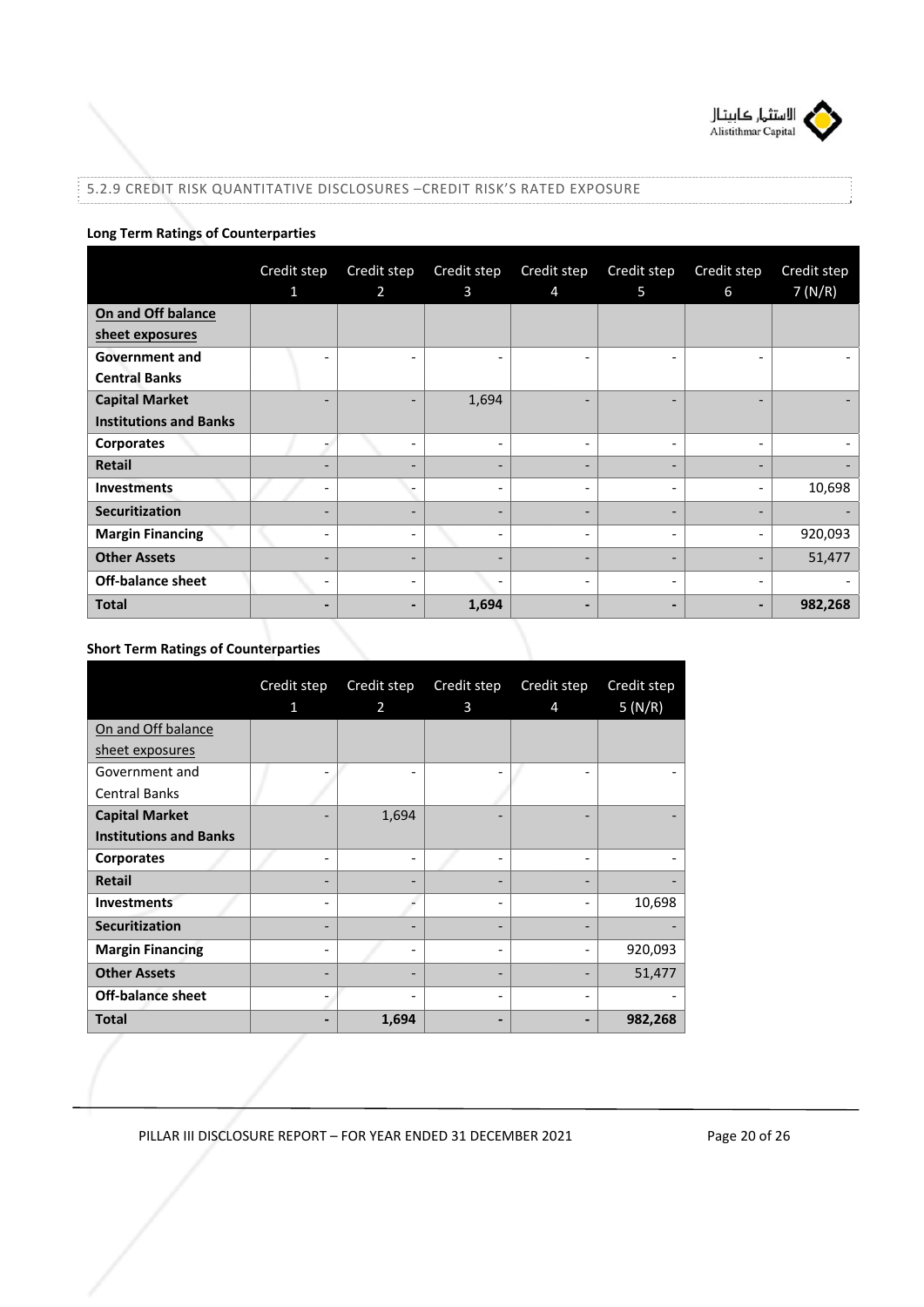

# 5.3 CREDIT RISK MITIGATION EXPOSURES

#### 5.3.1 QUALITATIVE DISCLOSURES

The mitigation of credit risk is an important aspect of its effective management and takes many forms. When it comes to margin financing, the company nevertheless holds a range of collaterals to reduce the risk of loss and maximize the probability of facilities being repaid. The nature and type of assets that can be accepted as collaterals are approved by the Board Risk Committee.

The main types of collaterals that the Company accepts with respect to margin financing are:

- Cash in any currency that is under immediate control of the company currently or in any future value date
- Securities in local Markets at a value considered fair value at the Company's own assessments
- Securities in GCC and International Markets at a value considered fair value at Company's own assessments
- Bonds or Sukuk in any markets subject to Board Risk Committee acceptance and approval and evaluation
- Other instruments as approved accepted and evaluated by the Board Risk Committee

The Company has a Committee which determines the haircuts on the collaterals on a regular basis. The Company has in place a formalized model that would be an indicative model in determining the haircuts that shall be applied to the stocks for which margin facilities are being provided. The indicative model takes into account in detail different factors which are of key concern in providing margin facility for such stocks.

Margin lending decisions are based on credit scoring models and decision strategies, developed using internal data with behavioral scoring applied. The approval process is reviewed regularly by Board Risk Committee with limit delegations from the Board. Within the company, emphasis is placed on the responsibility for making credit decisions and as such there is a series of delegated approval limits agreed by Board.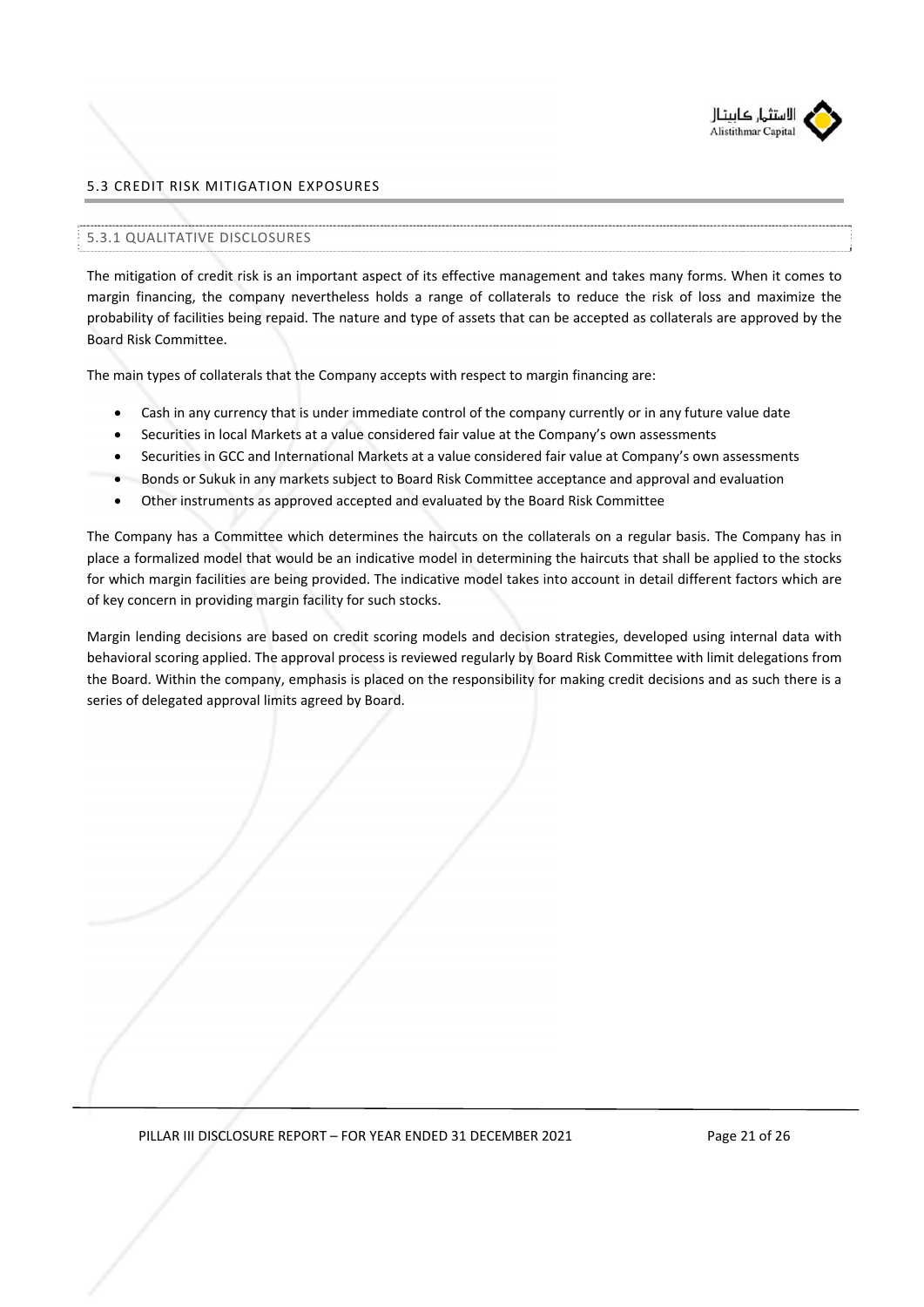

# 5.3.2 QUANTITATIVE DISCLOSURES

|                                                    | Exposures<br>before CRM      | Exposures<br>covered by<br>Guarantee/<br>Credit<br>derivatives | Exposures<br>covered by<br>Financial<br>collateral | Exposures<br>covered by<br>Netting<br>Agreement | Exposures<br>covered by<br>other<br>eligible<br>collaterals | Exposures<br>after CRM |
|----------------------------------------------------|------------------------------|----------------------------------------------------------------|----------------------------------------------------|-------------------------------------------------|-------------------------------------------------------------|------------------------|
| <b>Credit Risk</b>                                 |                              |                                                                |                                                    |                                                 |                                                             |                        |
| On-balance sheet                                   |                              |                                                                |                                                    |                                                 |                                                             |                        |
| exposures                                          |                              |                                                                |                                                    |                                                 |                                                             |                        |
| <b>Government and Central</b><br><b>Banks</b>      |                              |                                                                |                                                    |                                                 |                                                             |                        |
| Capital Market<br><b>Institutions and Banks</b>    | 1,694                        |                                                                |                                                    |                                                 |                                                             | 1,694                  |
| Corporates                                         |                              |                                                                |                                                    | $\overline{a}$                                  |                                                             |                        |
| Retail                                             |                              | $\overline{a}$                                                 |                                                    | $\overline{\phantom{a}}$                        |                                                             |                        |
| Investments                                        | 10,698                       |                                                                |                                                    | $\overline{a}$                                  | $\overline{\phantom{a}}$                                    | 10,698                 |
| Securitization                                     |                              |                                                                |                                                    | $\overline{a}$                                  |                                                             |                        |
| <b>Margin Financing</b>                            | 920,093                      |                                                                | 920,093*                                           | $\overline{a}$                                  |                                                             | 920,093*               |
| <b>Other Assets</b>                                | 51,477                       |                                                                |                                                    | $\overline{a}$                                  | $\overline{a}$                                              | 51,477                 |
| <b>Total On-Balance sheet</b><br>exposures         | 982,268                      |                                                                | 920,093                                            |                                                 |                                                             | 982,268                |
| Off-balance sheet                                  | $\overline{a}$               |                                                                |                                                    | $\overline{a}$                                  |                                                             |                        |
| exposures<br><b>OTC/Credit Derivatives</b>         | $\overline{\phantom{0}}$     |                                                                |                                                    | $\overline{a}$                                  | $\overline{a}$                                              |                        |
| Exposure in the form of                            |                              |                                                                |                                                    |                                                 |                                                             |                        |
| repurchase agreements                              |                              |                                                                |                                                    |                                                 |                                                             |                        |
| Exposure in the form of<br>securities lending      |                              |                                                                |                                                    |                                                 |                                                             |                        |
| Exposure in the form of<br>commitments             | $\qquad \qquad \blacksquare$ |                                                                |                                                    | $\overline{a}$                                  |                                                             |                        |
| * Other off-balance sheet<br>exposures             |                              |                                                                |                                                    |                                                 |                                                             |                        |
| <b>Total Off-Balance sheet</b><br>exposures        | $\qquad \qquad \blacksquare$ |                                                                |                                                    |                                                 |                                                             |                        |
| <b>Total On and Off-Balance</b><br>sheet exposures | 982,268                      |                                                                | 920,093                                            |                                                 |                                                             | 982,268                |

*\* The Company has CRM techniques, however as per the regulation, since the capital charge is based on the exposures before CRM, the same has been reported here. However, the company has collaterals to cover the exposures to margin financing.* 

PILLAR III DISCLOSURE REPORT - FOR YEAR ENDED 31 DECEMBER 2021 Page 22 of 26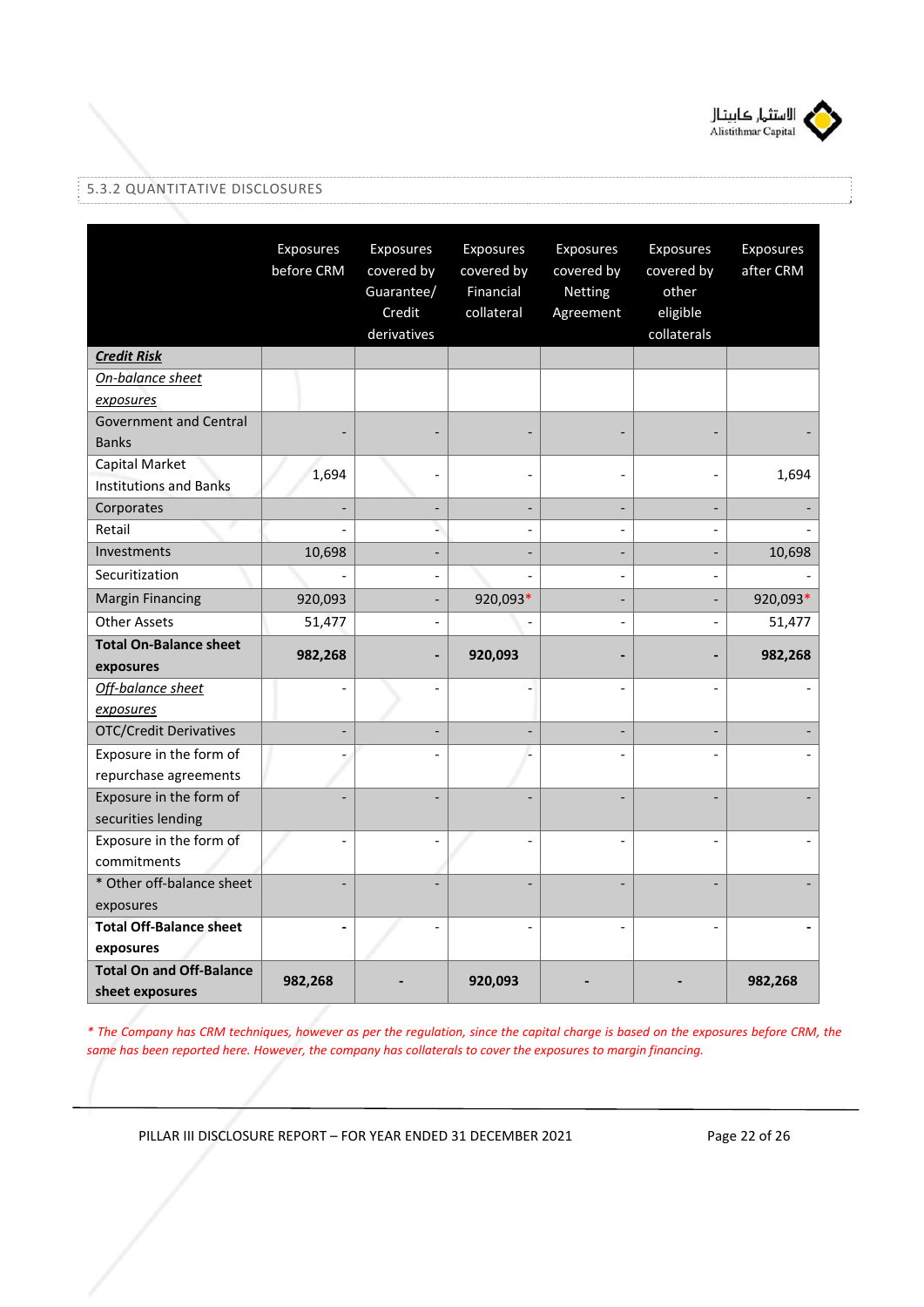

# 5.4 COUNTERPARTY CREDIT RISK (CCR) AND OFF BALANCE SHEET DISCLOSURES

#### 5.4.1 QUALITATIVE DISCLOSURES

Counterparty credit risk is the risk that a counterparty to a transaction may default before completing the satisfactory settlement of the transaction.

The company does not have any exposure to any Over‐The‐Counter (OTC) derivatives.

#### 5.4.2 QUANTITATIVE DISCLOSURES

Not applicable, as the company does not have any exposure to any OTC derivatives.

#### 5.5 MARKET RISK DISCLOSURES

#### 5.5.1 QUALITATIVE DISCLOSURES

This is the risk that the value of an investment will decrease due to movements in market factors. The market risk factors considered by the Company are equity risk, interest rate risk, foreign exchange risk, credit spread risk, underwriting risk, commodity risk and settlement risk. The Company has very little market risk given that it does not operate an active trading book. It invests its excess cash in carefully analyzed and selected investment after appropriate due diligence.

The Company does not have an active trading book, however it has established a detailed Investment policy guideline that it should follow which prescribes the trading limits, investment limits, exposure limits, etc. that shall be followed in case of any positions that the Company takes in principal. The Company has a formalized procedure to be followed in case of taking any exposures to investments as Principal. One of the purposes of this procedure was to ensure that the capital adequacy requirements are taken into consideration well before the investment is made. This process is in addition to the formal approval process to be followed as per the Board approved Delegation of Authority matrix.

The monitoring and control of market risk is handled by the risk management function which is responsible for ensuring market risk exposures are measured in accordance with defined policies and reported daily against prescribed control limits.

The company does not have an active trading book, however with the new requirements of IFRS 9 and classification of investments, certain investments are now being classified as Trading investments owing to the Statutory requirements and hence attracts Market Risk capital charge as opposed to the previously charged Capital Risk capital charge. However given the in active trading book, this is not a significant component of the minimum capital requirements.

#### 5.5.2 QUANTITATIVE DISCLOSURES

The capital requirements for market risk as per the requirements of Pillar 1 of the Prudential Rules as of December 31, 2021 are as follows:

PILLAR III DISCLOSURE REPORT - FOR YEAR ENDED 31 DECEMBER 2021 Page 23 of 26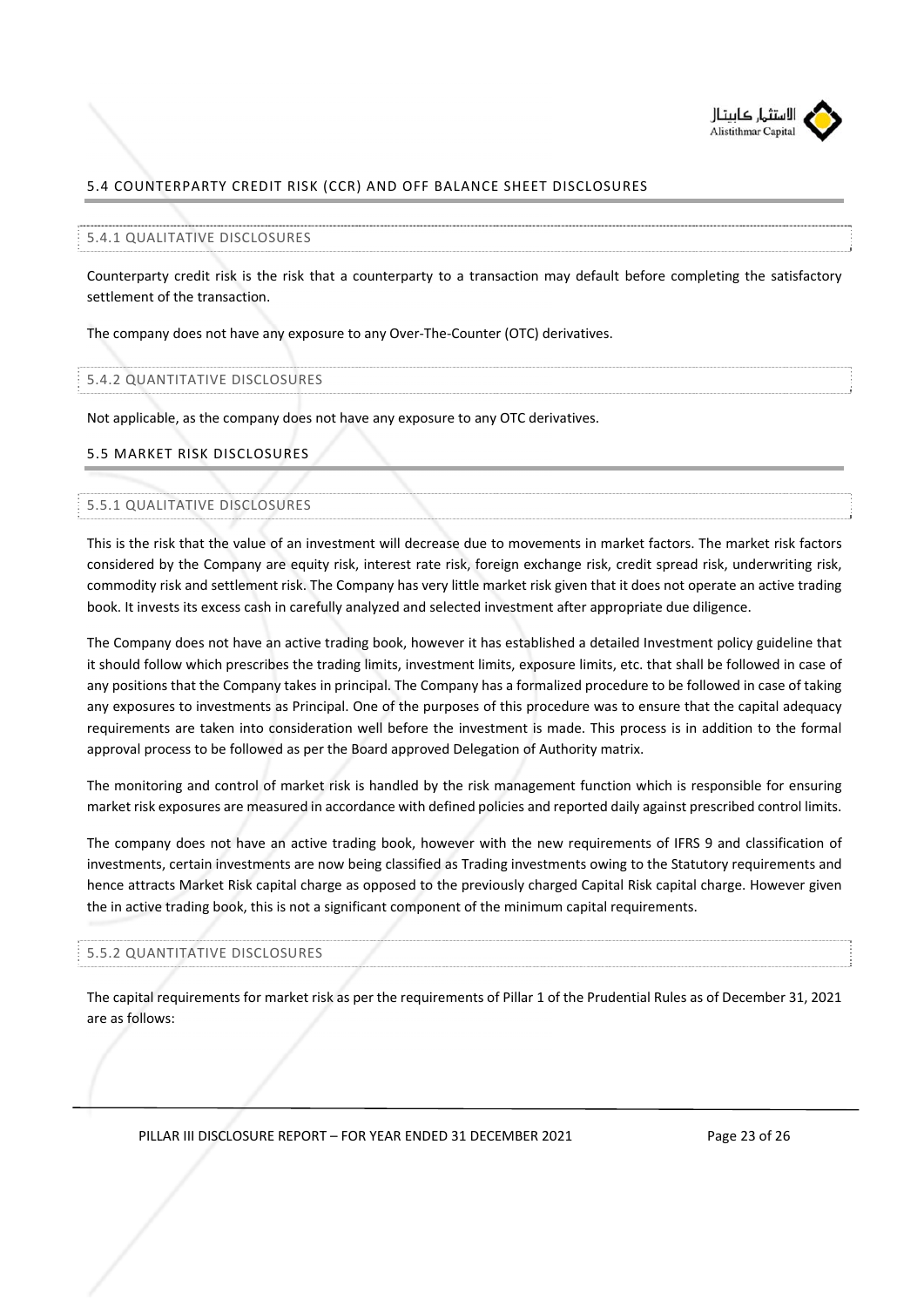

| All figures are in SAR '000       | Capital<br>requirements |
|-----------------------------------|-------------------------|
| <b>Equity &amp; Fund Risk</b>     | 1,249                   |
| <b>Interest Rate Risk</b>         |                         |
| <b>Commodities Risk</b>           |                         |
| <b>FX Risk</b>                    | 40                      |
| <b>Underwriting Risk</b>          |                         |
| <b>Excess Exposure Risk</b>       |                         |
| <b>Settlement Risk</b>            |                         |
| <b>Total capital requirements</b> |                         |

# 5.6 OPERATIONAL RISK DISCLOSURE

#### 5.6.1 QUALITATIVE DISCLOSURES

Operational risk is defined as per Basel II regulations, as the risk of direct or indirect losses resulting from human factors, external events and inadequate or failed internal processes and systems. In general, there are four main causes that are identified in standard operational risk definitions. Operational risk events can occur when there are inadequacies or failures due to:

- People (human factors)
- Processes
- **Systems**
- **External events**

Even though the above is self‐explanatory, the above explicitly means, the person doing the activity making an error, the process that supports the activity is flawed, the system that facilitated the activity is broken, or an external event occurs that disrupts the activity.

In order to manage the operational risks within the Company, it operates a 'three line of defense' model as indicated below:

- The first line of defense is business line management. It has the primary responsibility for the identification, management and mitigation of the risks associated with the products and processed of its business. It engages in regular testing and certification of the adequacy and effectiveness of controls and compliance with the company's policies and procedures
- The second line of defense is the company's Risk Management, Compliance and Governance Departments. These departments are responsible for identifying the potential sources of risks that can arise as a result of the differing business lines and support functions in the Company. The Risk Management department is also responsible for the preparation and maintenance of the detailed risk register which identified the potential sources of risk and the possible controls that have to be in place in order to mitigate the identified risks
- The third line of defense is Audit. The Company's internal audit is responsible for assessing compliance with the risk register and for providing independent evaluation of the adequacy and effectiveness of the risk control framework. The Head of Internal Audit reports to the Audit Committee, which is a Board Committee.

PILLAR III DISCLOSURE REPORT - FOR YEAR ENDED 31 DECEMBER 2021 Page 24 of 26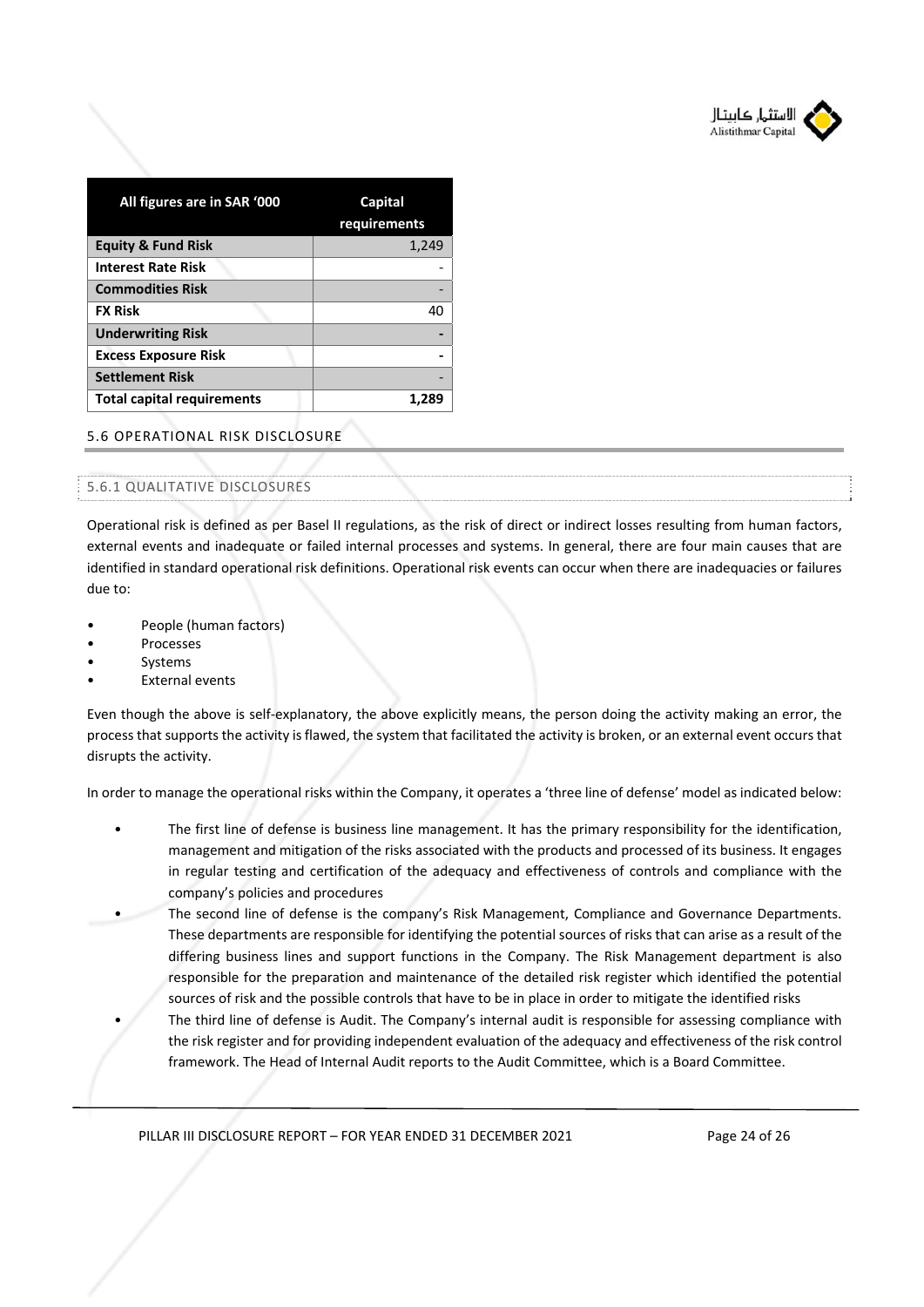

In addition, to the above framework, it has been the Company's practice to document detailed policies and procedures, for all business lines and functions within the Company, which shall detail the ways in which things should be carried out to achieve the objectives of the function with minimal errors. The Company's policies and procedures are regularly reviewed the management and approved by the Board of Directors.

The Company follows the Basic Indicator Approach for the calculation of the operational risk capital requirements which is 15% of the income indicator calculated in accordance with Annex 4 of the Prudential Rules. However as stipulated by the Prudential Rules, the requirement for operational risks shall correspond to not less than 25% of the Company's overhead expenses calculated in accordance with Chapter 12 of Part 1 of the Prudential Rules.

## 5.6.2 QUANTITATIVE DISCLOSURES

As per the guidelines in the Prudential Rules, the capital requirement as per the approach stated above is SAR 25.814 Mn as of the year ended 31 December 2021.

# 5.7 LIQUIDITY RISK DISCLOSURE

# 5.7.1 QUALITATIVE DISCLOSURES

Liquidity risk is the risk of not having available sufficient resources to enable it to meet its obligations as they fall due or can only secure such resources at excessive cost. The two aspects of liquidity are asset liquidity and funding liquidity.

- Funding liquidity risk arises when the necessary liquidity to fund obligations cannot be obtained at the expected terms and when required.
- Asset liquidity (or market liquidity) risk arises when the assets are not able to be disposed or transferred into cash without affecting the liquidity of the asset or incurring significant losses

The company has an approved liquidity risk policy in place which is regularly reviewed. The aim of the policy is to describe the policies and guidelines through which the Company manages its cash flow mismatches and its adopted liquidity risk management structure.

The key metrics the Company uses to measure and limit liquidity risk is on two aspects:

- 1. Ability to meet commitments
- 2. Ability to meet the liabilities on its balance sheet

The company regularly monitors the following on a periodic basis as agreed by the management to assess the liquidity risk:

- 1. Surplus/deficit in availability of funding in order to assess the ability to meet commitments
- 2. Residual contractual mismatch –in order to assess the mismatch in maturity of assets and liabilities

For the purpose of assessing the surplus/deficit in availability of funding, stressed scenario of worst case utilization scenarios by all customers is assumed. The stress test scenarios are applied keeping in mind the controls in place as discussed previously.

PILLAR III DISCLOSURE REPORT - FOR YEAR ENDED 31 DECEMBER 2021 Page 25 of 26